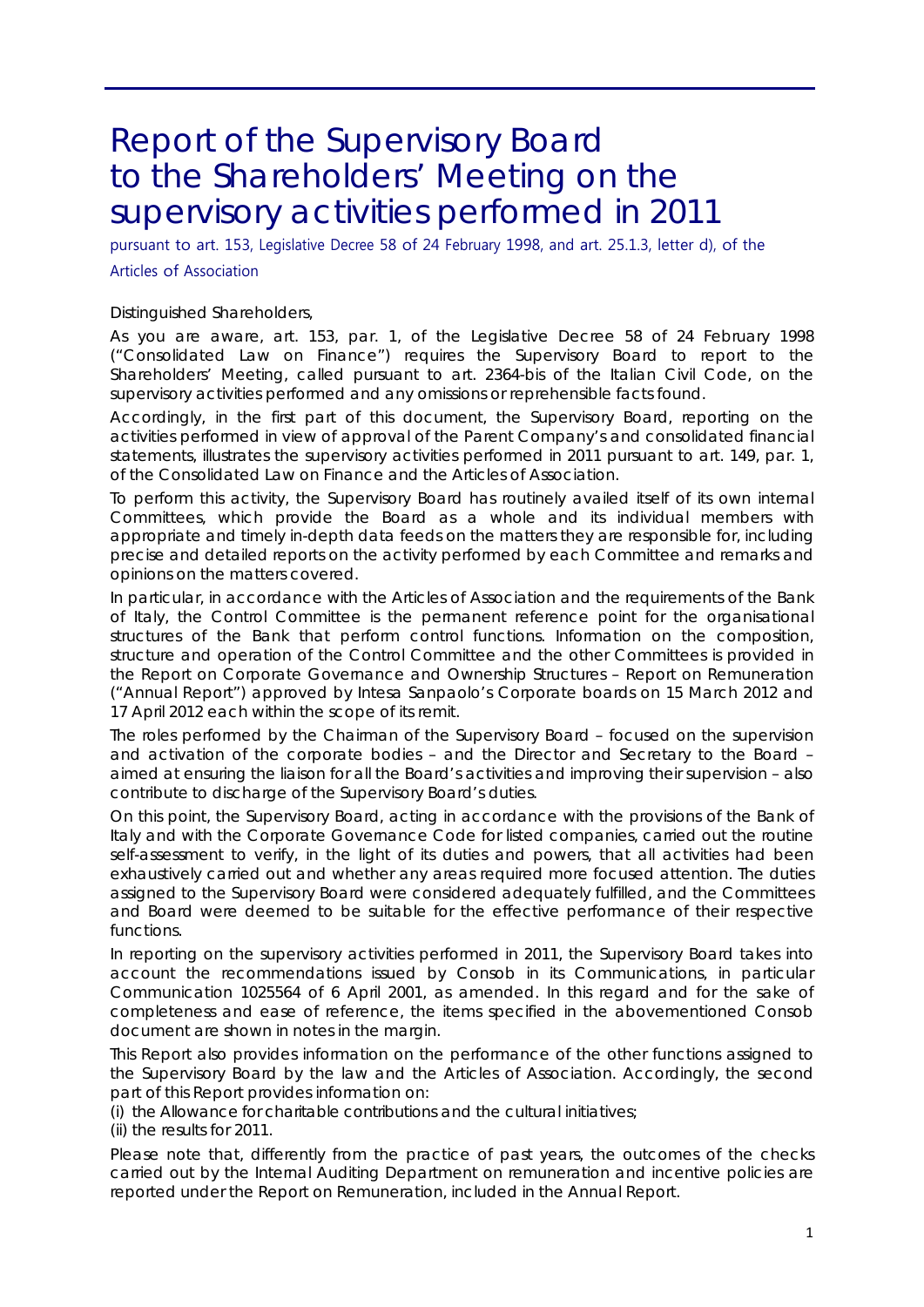Given all of the above, the Supervisory Board:

- a) confirms that on 17 April 2012 it approved the Annual Report within the scope of its remit, pursuant to art. 123-ter of the Consolidated Law on Finance;
- b) points out, also in relation to its duties specifically attributed by law and by the Articles of Association with regard to approval of the Parent Company's and consolidated financial statements, that:
	- on 15 March 2012 the Management Board approved the draft Parent Company's and consolidated financial statements as at 31 December 2011 which, together with the Reports on operations, were made available to the Supervisory Board on the same date, within the period provided for in art. 154-ter of the Consolidated Law on Finance;
	- the Board has verified the compliance, also with the aid of the Financial Statements Committee, as well as the Control Committee and the information obtained from the external auditors Reconta Ernst & Young S.p.A. ("External Auditors" or "Independent Auditors"), with the legal and regulatory provisions on the presentation, structure and format of said financial statements, which contain the information referred to in the joint Bank of Italy-Consob-ISVAP document 4 of 3 March 2010;
	- the Board has verified that the Reports on operations for 2011, accompanying the aforementioned draft financial statements, comply with the laws and regulations in force and that they fully describe the operations and situation of the Bank and the aggregate of companies included in consolidation;
	- the Board has examined said documents, which are clearly drawn up and represent the balance sheet, cash flows and income statement of the Bank and the Group and the economic result for the year, as well as the business performance for the year, and also provide information on the main risks and uncertainties that the Bank and the Group are exposed to;
	- on 15 March 2012 the Managing Director and the Manager responsible for preparing the Company's financial reports released the certifications pursuant to art. 154-*bis*, par. 5 of the Consolidated Law on Finance;
	- on 23 April 2012 the External Auditors issued the Report pursuant to art. 19 of Legislative Decree 39/2010 on the fundamental issues arising from the audit, the annual confirmation of the independence of the Independent Auditors pursuant to art. 17, paragraph 9, letter a) of the aforementioned Decree, as well as the Audit Reports on the Parent Company's financial statements and the consolidated financial statements as at 31 December 2011, with no exceptions;
	- by resolution of 26 April 2012, the Board approved the financial statements of Intesa Sanpaolo and the consolidated financial statements of the Group as at 31 December  $2011$
- c) with regard to liaison with the Boards of Statutory Auditors of the Italian subsidiaries, the Board wishes to draw your attention to the significant role played by several of its members in the control bodies of the leading subsidiary banks;
- d) no significant facts have emerged from the supervisory activities performed requiring disclosure to the Supervisory Authorities. This report provides information on an event concerning the relations of two Group banks with a common customer, which the Chairman of the Supervisory Board relayed to the Bank of Italy.

# PART I

REPORT ON THE SUPERVISORY ACTIVITIES OF THE SUPERVISORY BOARD PURSUANT TO ART. 153 OF THE CONSOLIDATED LAW ON FINANCE

1. Supervision of compliance with the law and the Articles of Association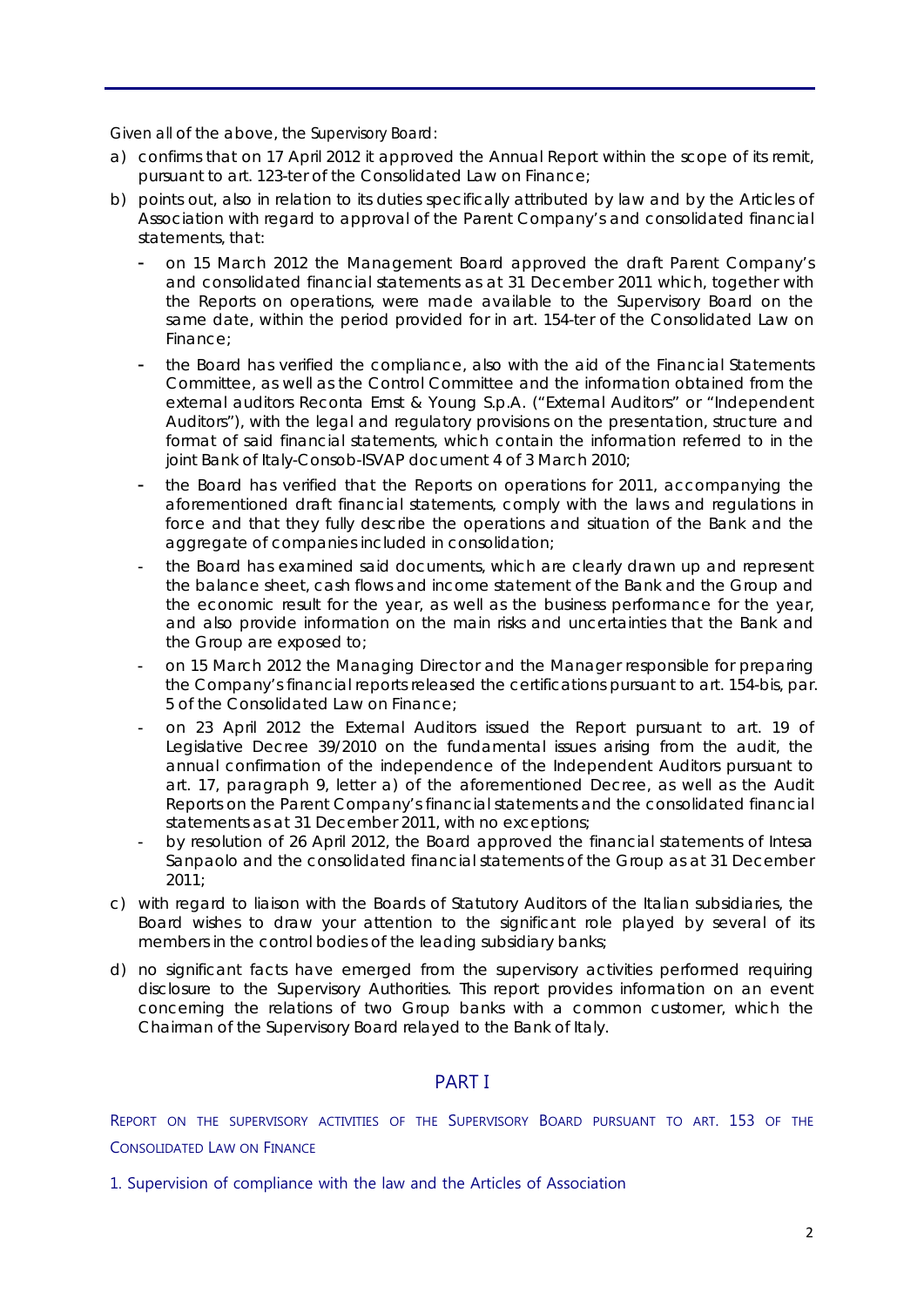#### 1.1 Compliance with the law

The Supervisory Board has monitored compliance with the law in general.

After the entry into force of Legislative Decree no. 27 of 27 January 2010, implementing Directive 2007/36/EC (Shareholders' Rights) on the exercise of certain rights of shareholders in listed companies and of Legislative Decree no. 39 of 27 January 2010, implementing Directive 2006/43/EC on statutory audits of annual accounts and consolidated accounts, the Supervisory Board in its resolution of 8 February 2011, subsequent to the Bank of Italy's measure pursuant to art. 56 of the Consolidated Law on Banking, approved certain amendments to the Articles of Association, pursuant to art. 25.2, letter c) of the same.

On this point, the Supervisory Board:

- with regard to the regulations governing the transparency of banking and financial services, through the Management Board, received regular reports from the Compliance Department on the planning and implementation of the necessary organisational and procedural measures to ensure compliance with the regulations, including the "Transparency Project";
- with regard to the regulations governing the performance of investment activities and services, upon recommendation by the Management Board, approved updates to specific rules on the matter and monitored the methods used to provide these services, also by examining the regular reports from the Compliance Department and the Internal Auditing Department and the annual reports from such control departments and the Risk Management Department;
- through the Control Committee and the Financial Statements Committee, investigated tax accounting, including the recognition of deferred taxes, and the Group's tax litigation. Intesa Sanpaolo has reached a settlement with the Agenzia delle Entrate in disputes on misuse of a right.

In addition, the Supervisory Board implemented the Italian Competition Authority's measure no. 21966 of 22 December 2010, which is designed to preclude Assicurazioni Generali from influencing or obtaining insider information on the Bank's decisions in insurance matters. On this point, the Board has adopted specific organisational procedures covering proceedings of the Boards and Committees and participation in such proceedings by interested parties, in this case Assicurazioni Generali.

Particular attention was paid, also with the Surveillance Body's support (pursuant to Legislative Decree 231/2011), to compliance with anti-money laundering legislation, in view of the evolution of the regulatory framework and of the notices and requests from the Supervisory Authority. Accordingly, having regard to the provisions of the "Stability Law" (Law 183/2011), last February the Supervisory Board approved simplification of the Group subsidiary companies' Surveillance Bodies. Consequently, the Group's subsidiaries will be able to submit to their Meetings the proposal to assign such role to their Board of Auditors, on expiry of the current Surveillance Bodies' mandates.

Investigations on the foreign branches continued, keeping a strong focus on the New York branch, in relation to the proceedings and inspections initiated by the US Authorities, and on the Banca IMI London branch, subsequent to the information requests made by the UK Authorities.

With reference to the provisions of art. 2408 of the Italian Civil Code, the Supervisory Board, in its capacity as Control Body, received one complaint, which was submitted by one shareholder during the Bank's ordinary Shareholders' Meeting of 10 May 2011.

This complaint concerns, on the one hand, the time limit allegedly set by Intesa Sanpaolo for submitting questions prior to the meeting, and on the other alleged mismanagement of the processes relating to meeting attendance certification and the return of share certificates.

The reply to the shareholder's first complaint was given during the Meeting by the Chairman of the Supervisory Board, also in reply to similar requests for clarifications made by other shareholders, and is recorded in the Meeting minutes.

 $\sqrt{2}$ Reports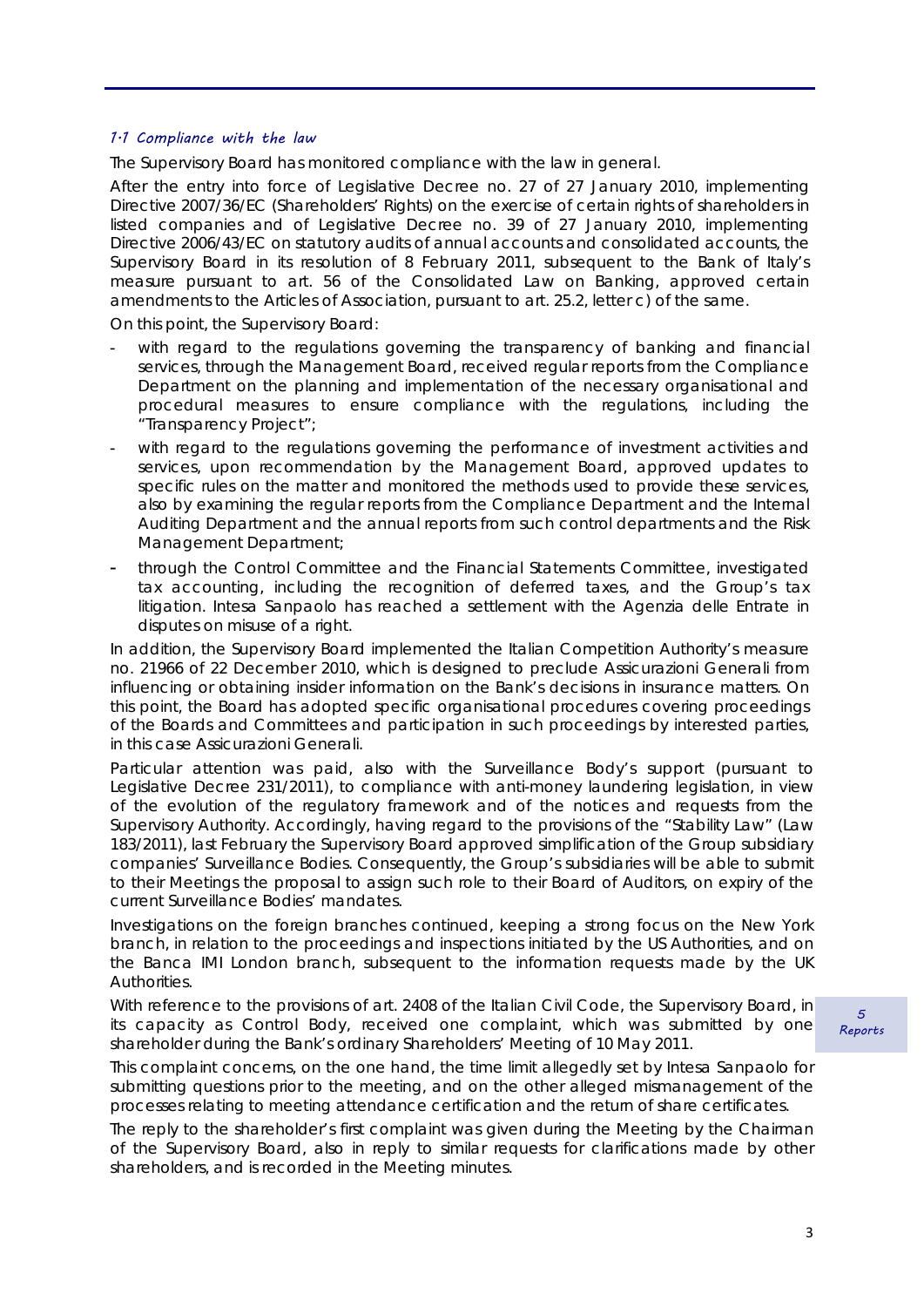Subsequently, the Supervisory Board, acting through its Control Committee, investigated the other complaint, asking the Internal Auditing Department to make the appropriate checks. This assessment of the issue, which also involved the Legal Affairs Department, revealed no questionable issues or flaws in the Bank's operations.

With regard to complaints submitted to the Supervisory Board or directly to any of its members, in 2011 a total of 18 complaints were received regarding the Bank's core business operations. Via the responsible functions, notified by the Customers Service and Complaints Service, each report was suitably verified, also concerning the necessary reply and, in some cases, reaching an agreement with the complainant. On the whole, the assessment conducted on such complaints did not bring to light any significant omissions or irregularities.

1.2 Compliance with the Articles of Association

The Supervisory Board verifies on an ongoing basis compliance with the Articles of Association as part of its assigned functions.

In this area, the Board authorised submission of a proposal to the Ordinary Shareholders' Meeting for a share capital increase for consideration, for a total maximum amount of 5 billion euro. This increase, approved by the Extraordinary Shareholders' Meeting on 10 May 2011 and fully subscribed by 22 June 2011, proved to be a timely and fundamental strategic choice, in view of the serious crisis that would soon affect the whole European banking system. Indeed, this operation gave the Bank an advantage over competing banks, as was subsequently confirmed by the stress tests carried out by the European Banking Authority (EBA).

During 2011, the Supervisory Board, assisted by the Nomination Committee completed the roster of Management Board members and appointed the new Managing Director, following Mr Corrado Passera's resignation from office.

The Board also verified the correct application of art. 23.9 of the Articles of Association at the time of the appointment of two new Supervisory Board Members to replace outgoing members Ferdinando Targetti and Elsa Fornero. Under said article, Eugenio Pavarani and Guido Ghisolfi, being the first non-appointed candidates on the outgoing members' list, replaced them automatically without any requirement for a specific resolution of the Board.

The Board also submitted to the Ordinary Shareholders' Meeting, which approved it on 10 May 2011, a reasoned proposal to appoint the firm KPMG S.p.A. as independent auditor for the years 2012-2020.

The Bank's Corporate Bodies met regularly during 2011. More specifically, the following meetings were held:

- 1 Shareholders' Meeting, also attended by the members of the Supervisory Board;
- 1 Savings Shareholders' Meeting;
- 11 Supervisory Board meetings;
- 22 Management Board meetings, attended, in accordance with the Articles of Association, by the members of the Control Committee and the Board Secretary, whereas the Chairman and the other members of the Supervisory Board did not attend;
- 1 Nomination Committee meeting;
- 28 Remuneration Committee meetings;
- 46 Control Committee meetings;
- 13 Strategy Committee meetings;
- 14 Financial Statements Committee meetings;
- 9 Related Party Transactions Committee meetings.

On this point, it should be noted that effective 1 January 2011, the Supervisory Board also comprises the Related Party Transactions Committee, in line with the new "Intesa Sanpaolo Group Regulations on the management of transactions with related parties", adopted by the Bank to adapt its governance to the Consob Regulation on related parties. Information on the composition and operation of this Committee and its rules of procedure is provided in the Annual Report, approved by the Boards on 15 March 2012 and 17 April 2012, each within its remit.

Moreover, the Supervisory Board issued the opinions required from the Control Body under the

 $\epsilon$ **Complaints** 

> 10 Meetings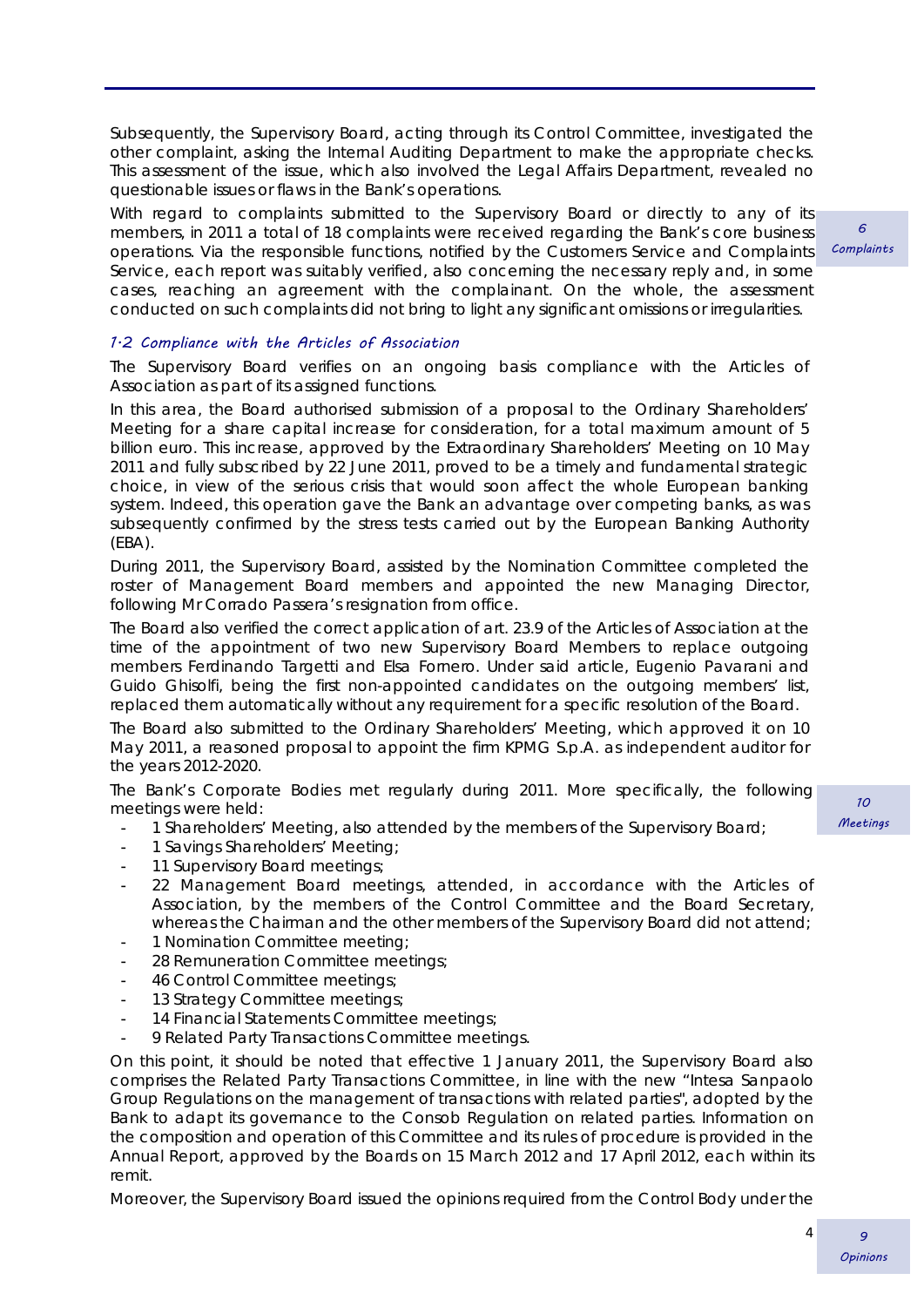Articles of Association with regard, in particular, to the appointment of the head of the new Anti-money Laundering Unit and to remuneration of the General Managers, the Manager responsible for preparing the Company's financial reports, and the heads of the control departments. Lastly, please note that in 2011, the Control Committee was asked by the Bank of Italy to issue opinions on specific events.

### 2. Supervision of the compliance with the principles of correct management

The Supervisory Board confirms that, also with the aid of its Committees, and within its area of responsibility, it has acquired information on and supervised compliance with the principles of correct management, through information gathering and regular meetings with the managers of the main company functions, together with the Manager responsible for preparing the Company's financial reports.

The Supervisory Board, as part of the strategic supervisory duties assigned to it by the Articles of Association, has:

- examined and approved, with the Strategy Committee's assistance, the 2011 Budget and the 2011-2013 Business Plan with extension to 2015; when approving the 2012 Budget, the Supervisory Board noted that, in the light of the negative market trends and the Italian economy's predicted downturn, the Plan's quantitative targets will need to be revised, something which can be done as soon as the financial markets stabilise;
- acquired quarterly reports, in compliance with art. 150, paragraph 1 of the Consolidated Law on Finance, on activities performed and on transactions with a major impact on the income statement, cash flows and balance sheet carried out by the Bank and its subsidiaries, including related-party transactions; on this point, the Supervisory Board and the Committees are assisted by the constant information flows between the Bank's functions and the Managing Director, between the latter and the Management Board and between the Management Board and the Supervisory Board. This exchange of information is boosted by regular meetings between the Control Committee and the Managing Director, mainly aimed at ensuring the smooth operation and effectiveness of the internal control system, and by the Control Committee's six-monthly reports on activities submitted to the Chairman of the Management Board and the Managing Director;
- supervised, also via the internal control functions, the observance of the obligations envisaged for such transactions according to law and the Articles of Association, confirming that they are not manifestly imprudent, hazardous, in conflict of interest, in contrast with resolutions taken by the Shareholders' Meeting, or in any event likely to compromise the integrity of the shareholders' equity.

Specifically, with regard to the supervision of compliance with the principles of correct management, the Supervisory Board is required to:

(i) assess and examine the causes and remedies for any management irregularities, performance deviations and shortfalls in the organisation and accounting structures.

To this end, the Supervisory Board received regular information from the Management Board – all of whose meetings were attended by the Control Committee – in relation to the main data on operations for the period and industry comparison.

In light of the information received, no atypical and/or unusual transactions were carried out with third parties, related parties or intragroup that could give rise to doubts concerning the fairness/completeness of the financial statements, conflicts of interest, the safeguarding of company assets, or the protection of minority interests.

In its Reports on operations and in the Notes to the draft Parent Company's and consolidated financial statements as at 31 December 2011, the Management Board adequately reported and illustrated the most significant intragroup related-party transactions (which, under the Intesa Sanpaolo Group's Related-party Transaction Regulation are exempt from the special decision-making procedure and from the obligation to publish a market disclosure document), of an ordinary or recurring nature and specific transactions; moreover, the Management Board provided information on company merger transactions and extraordinary intragroup transactions, describing their

 $\overline{2}$ Atypical and unusual

 $\overline{a}$ Adequacy of information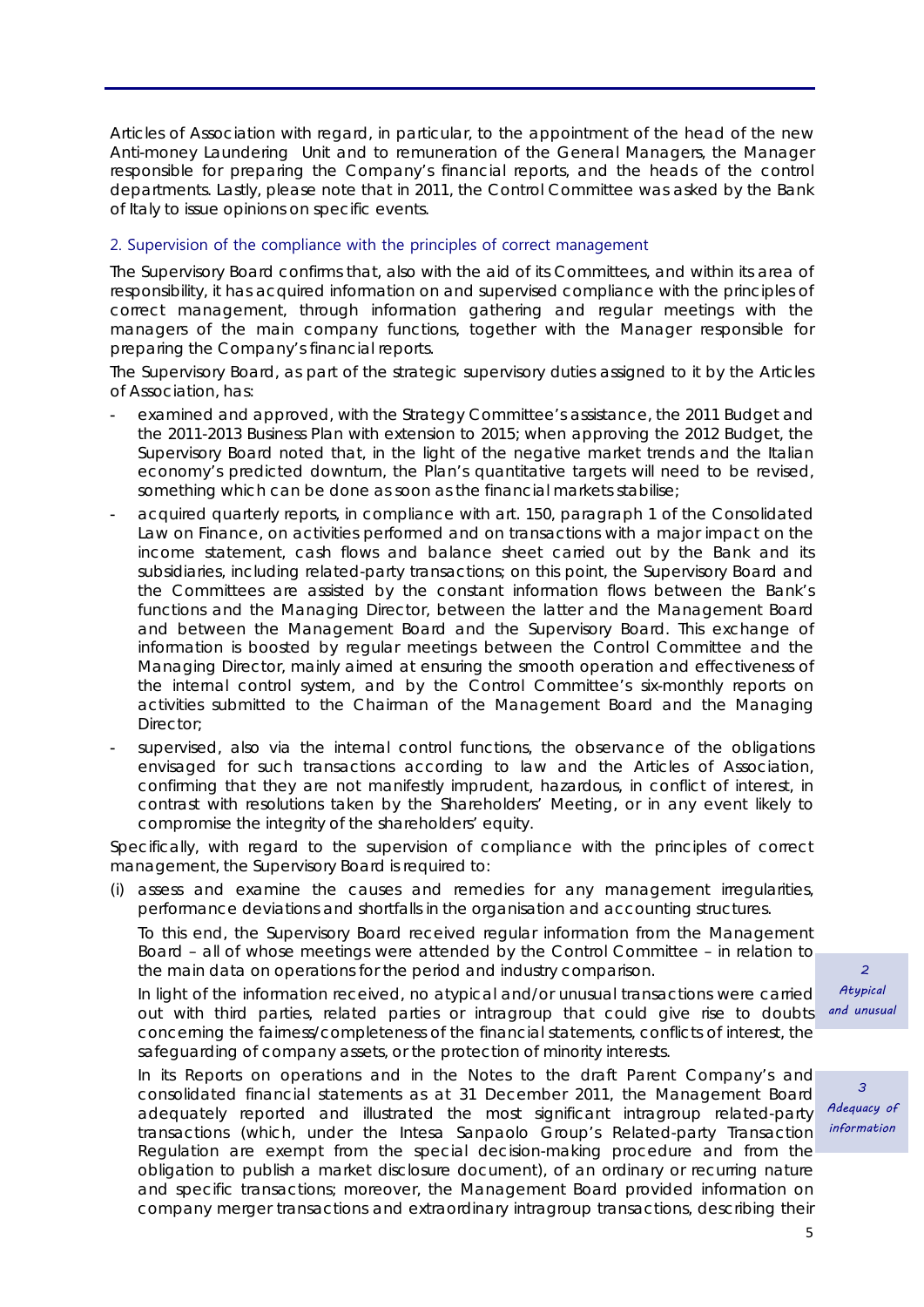characteristics;

(ii) assess the appropriateness of the general rules and criteria established by the Management Board for the approval and execution of transactions with related parties and on conflicts of interest in general.

As mentioned above, the Related Party Transactions Committee commenced activities in early 2011, reviewing 12 transactions, all of minor importance, issuing for each a nonbinding reasoned favourable opinion. The Committee – which has no authority to examine the remuneration of Intesa Sanpaolo's related parties, a matter that falls under the competence of the Remuneration Committee – has furthermore been informed of several transactions between Intesa Sanpaolo and its related parties which are also governed by art. 136 of Legislative Decree 385/1993 ("Consolidated Law on Banking"). The Committee is not required to deliver an opinion on these transactions, which are covered by the special decision-making procedure under the above-mentioned article 136, which requires the unanimous decision of the Management Board and the favourable vote of all Supervisory Board members.

In 2012 the Control Committee, together with the Related Party Transactions Committee, reviewed the soundness and effectiveness of the procedures adopted by Intesa Sanpaolo, with the assistance of the Internal Auditing Department which reported on the outcome of this review. The Auditing Department found the procedures to be on the whole appropriate, while highlighting some areas for improvement.

The rules on related party transactions, which today are based on the civil-law corporate provisions (Articles 2391 and 2391-bis of the Italian Civil Code) and on the Consob Regulation issued by resolution no. 17221 of 12 March 2010 as subsequently amended, will be updated to incorporate the supervisory regulation issued by the Bank of Italy on 12 December 2011 on activities involving risk and conflicts of interest by banks and banking groups with respect to "associated entities". The deadline for implementation of these provisions is 31 December 2012. However, by 30 June 2012, Intesa Sanpaolo will have to define and publish a Group Regulation in this matter, updated with the new provisions which will need to be coordinated with the current provisions on related-party transactions.

As to legal compliance on conflicts of interest with regard to investment services and activities, the Bank has put in place a comprehensive set of rules ensuring compliance with the relevant legislation ("Policy for the management of conflicts of interest"; "Rules for the management of conflicts of interest and confidential information flows regarding third-party issuers", "Personal Transaction Rules"). The Company rules were reviewed in 2011 also in the wake of an enquiry aimed at ascertaining whether the Bank might incur administrative liability in respect of a predicate offence (insider trading) one of his executives had been charged with ("Parmalat" transaction). The examination carried out with the assistance of the Compliance and Internal Auditing Departments showed that Intesa Sanpaolo's Model pursuant to Legislative Decree no. 231/2001 in substance complies with the internal legislation and rules; the review also identified areas for improvement, which led, *inter alia*, to integration between the Code of Ethics and the Code of Conduct, strengthening the duty for all Group employees and agents to avoid any conflicts of interest and report any such conflicts they might become aware of;

(iii) receive notification from the Management Board Members of their interests, in their own name or on behalf of third parties, in relation to the Management Board decisions, together with any relevant information necessary to appreciate the size and extent of the interest.

To this end, the members of the Management Board, as per the usual practice, in accordance with the provisions of art. 136 of the Consolidated Law on Banking, took part in the casting of the favourable vote required for the effectiveness of the Management Board resolutions.

In accordance with the Articles of Association, the Supervisory Board Members who have an interest, in their own name or on behalf of third parties, in any transaction of the Bank that is deemed significant under the Articles of Association (such as a strategic transaction), must

2.3 Intragroup and related party transactions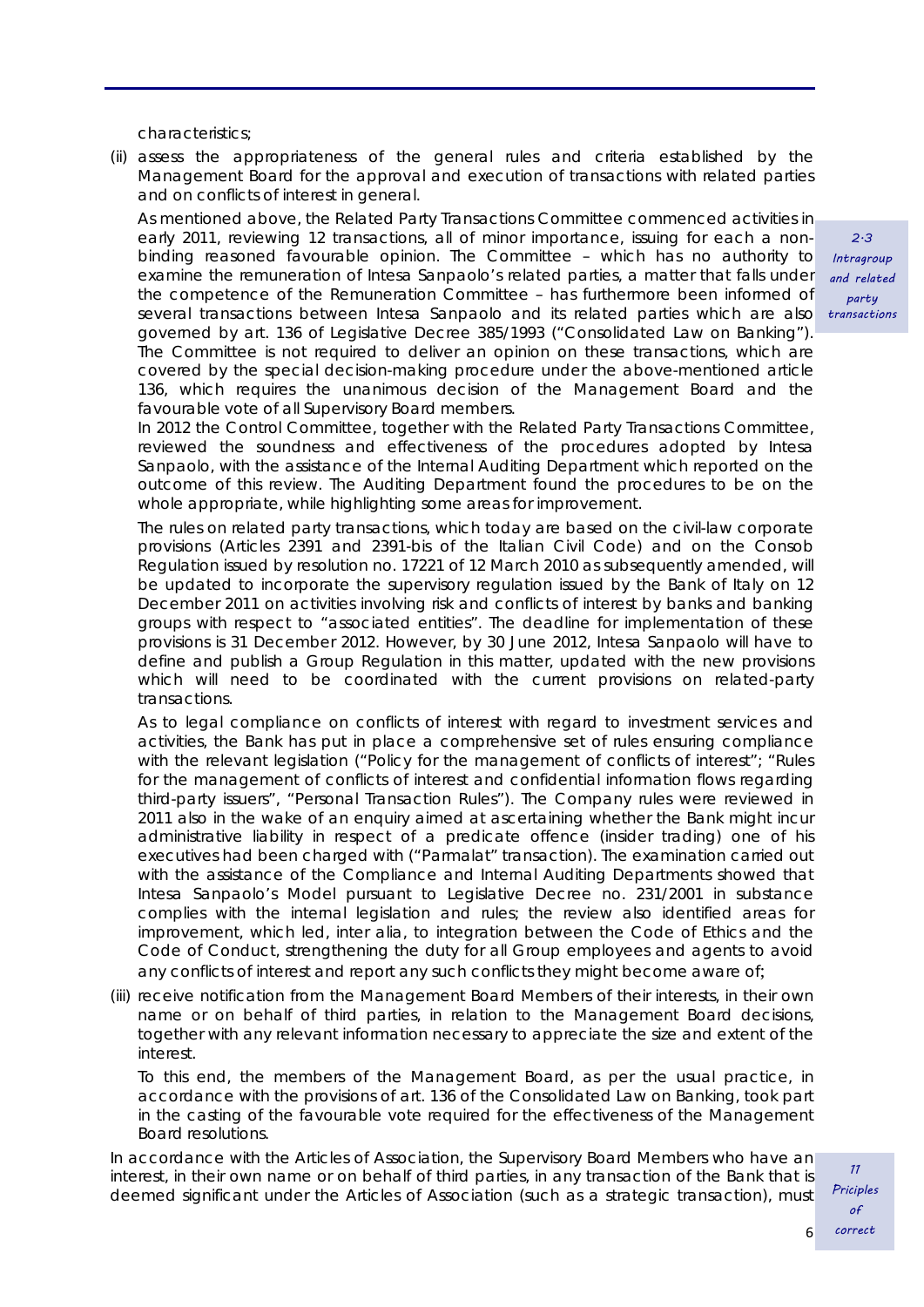provide notification of such specifying the nature, terms, origin and extent of the interest. The Supervisory Board resolution must adequately set out the reasons for the transaction and its suitability for the Bank. In 2011 no operation of this type was submitted to the Board.

In view of the above, the Supervisory Board confirms that the principles of correct management have been continuously applied.

#### *3.1 The adequacy of the organisational structure*

As to the Bank's organisational structure, see the information provided in the Annual Report, which describes Intesa Sanpaolo's operational structure, divided into Business Units, Governance Areas and Head Office Departments.

It should be noted that the Bank has adopted a Regulation which sets out the Group's overall structure, guaranteeing coordination of governance and compliance with its policy principles. Said Regulation is the reference document for relations between Intesa Sanpaolo and its subsidiaries. For the purpose of actual application of the provisions of the Regulation, Intesa Sanpaolo has designed specific reporting procedures and adequate information flows.

The Supervisory Board – with the aid of the Control Committee – has continued to analyse the main governance and business units of Intesa Sanpaolo and Group companies. Attention was paid in particular to their organisational structure (focusing on the internal control system and on relations with the Parent Company's other corporate functions and with the Group companies), the risk management methods and the procedures supporting the activities performed, the organisational structure and the systems vital to operations. In this context, the Committee met with the officers of:

- the Global Banking & Transaction Department within the Corporate and Investment Banking Division, to investigate in greater detail the issues of the control system, credit management procedures, and the loan granting process and timing of loan reviews;
- the International Subsidiary Banks Division, for updates on the control system put in place in certain foreign subsidiaries (Alexbank, CIB and Pravex Bank), on the IT and Disaster Recovery systems, the project to harmonise loan classification and measurement criteria and the main results of the Audit Committees' activities;
- the Internal Auditing Department which, on the Committee's request, submitted details on the figures of Intesa Sanpaolo's international branches;
- Moneta and Neos Finance, which provided an update on the progress of works on the consumer credit segment reorganisation project and on control activities, processes and system.

The Internal Auditing Department participated in many of those meetings, supporting the Committee's work by supplying data on the issues covered.

The Control Committee also examined the projects and/or activities aimed at the Group's organisational development and at ensuring compliance with regulatory changes. In particular, the Committee:

- continued to supervise the credit process;
- examined the relevant aspects of the business plan of Intesa Sanpaolo Group Services the consortium company entrusted with the provision of services between Intesa Sanpaolo Group companies – in order to check the effectiveness of the support given by the Chief Operating Officer area to the development of the Group's strategic projects;
- received from the ICT Systems Department an illustrative report on the Group's information systems and on the Department's own activities, processes and control system;
- supported the Supervisory Board in issuing a favourable opinion on the appointment of the Anti-Money Laundering Unit Manager. On this point, it was agreed that the Unit report directly to the Chief Risk Officer, as this enhances its effectiveness and independence and ensures a more direct line of reporting to the corporate governance Bodies.

With reference to the internal control system, it is confirmed that the organisational model adopted by Intesa Sanpaolo is based on splitting the governance of control into three separate levels (business management, risk and compliance management and internal audit) and is characterised by segregation between the risk management and the risk

 12 **Organisa** tional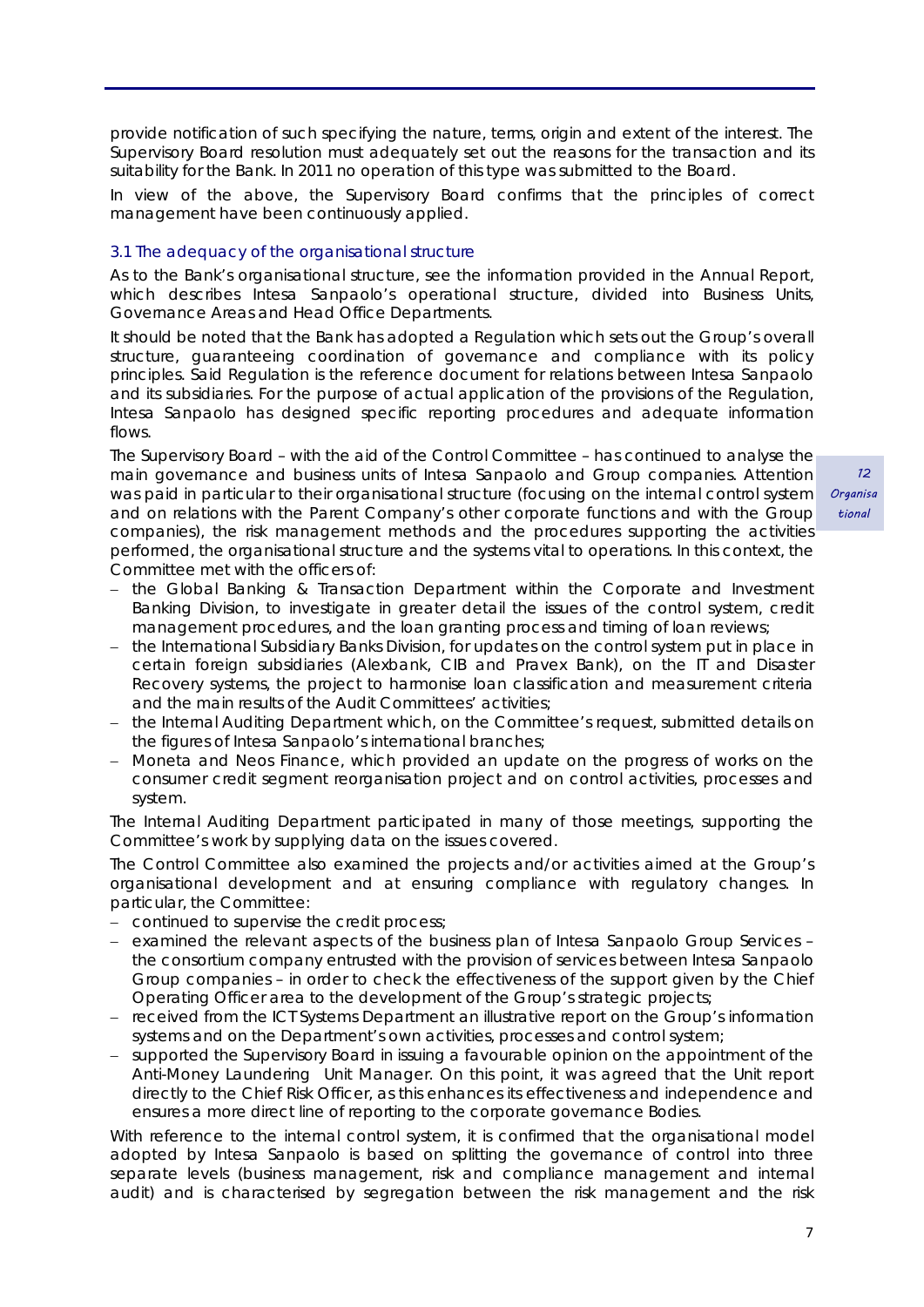control departments. In particular, second-level controls are entrusted to several departments (Risk Management Department, Internal Validation Unit, Compliance Department, Anti-Money Laundering Unit) coordinated by the Chief Risk Officer. The Control Committee verifies that these control functions are assigned suitable resources, in terms of quantity and quality.

The Internal Auditing Department - which amongst other things has to guarantee constant and independent control over the regular performance of Bank operations and processes is placed under the direct responsibility of the Chairmen of the Management and Supervisory Boards, appropriateness of the organisational structure of this Department - which is used primarily by the Supervisory Board, the Control Committee and the Surveillance Body - is regularly reviewed by the Control Committee. safeguarding its independence from the operations departments. The

It is noted that, in order to safeguard the independence of the control functions, according to the Articles of Association the Supervisory Board issues a favourable opinion on the appointment of the respective managers. The Board's opinion is also requested when defining the remuneration and incentive systems for the control functions.

Moreover, during 2011 the project to rationalise the Group's bancassurance activities via specialisation according to distribution network, was completed. Its end result has been the creation of a single company serving the Group's banking networks, called Intesa Sanpaolo Vita.

The organisational chart of Intesa Sanpaolo S.p.A. as at today's date is shown below. It should be noted that on 14 February 2012 the Management Board, after receiving the Supervisory Board's favourable opinion, appointed Mr. Carlo Messina as new General Manager, also confirming his powers and duties as Chief Financial Officer.



### 3·2 Adequacy of the internal control system

As already noted above, the internal control system is made up of three levels of controls:  $\frac{13}{13}$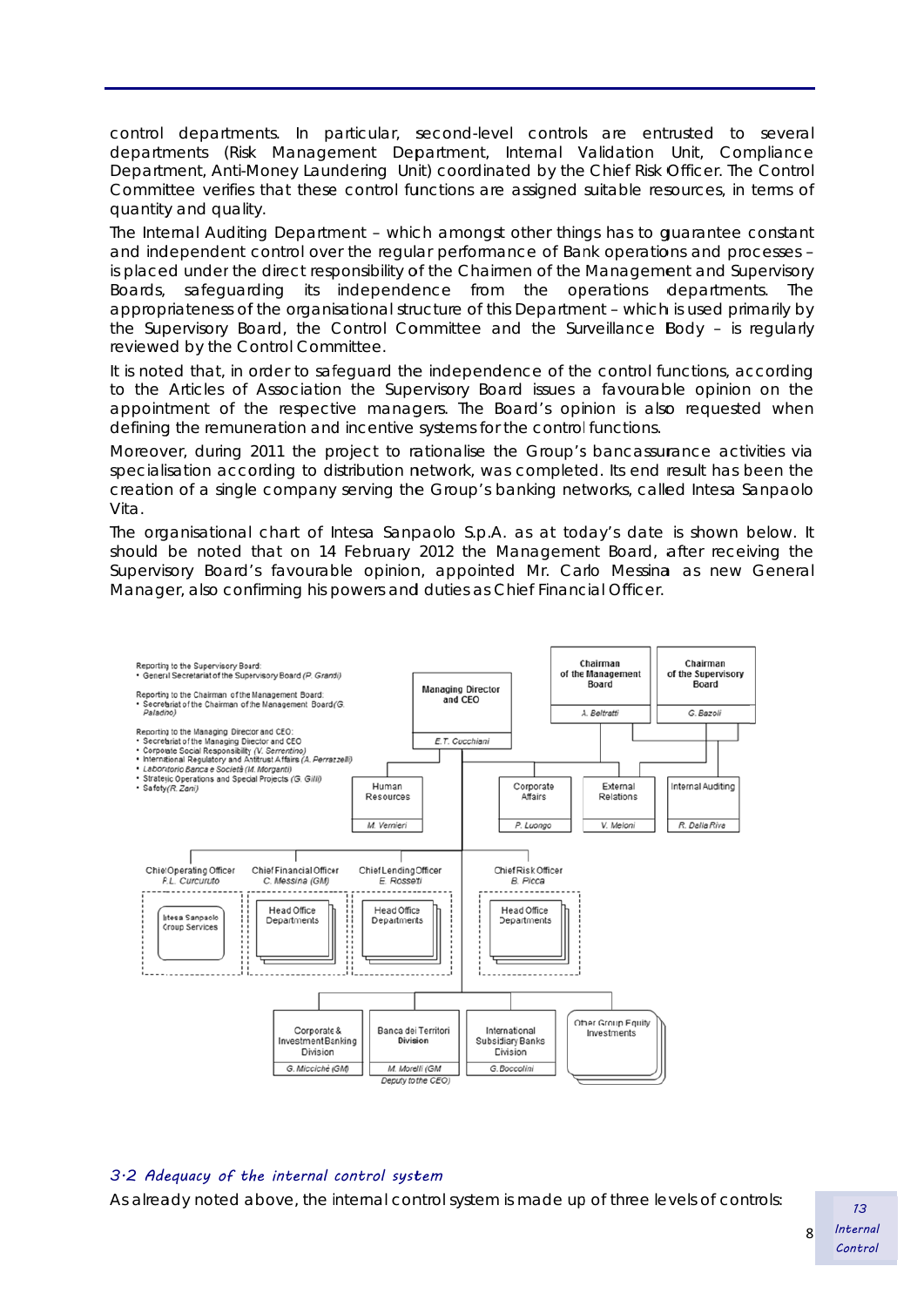- *-* line controls conducted by operational structures (by the person performing the relevant activity plus hierarchical controls), or incorporated into procedures or back-office activities;
- *-* controls which are under the responsibility of the Chief Risk Officer; they include, in addition to the Legal Affairs Department and the Credit Quality Monitoring Unit:
	- risk management controls run by the relative function, which are aimed at contributing to the definition of risk management methodologies, at verifying compliance with the limits assigned to the various operating functions and at controlling the consistency of the operations of individual productive areas with the assigned risk-return targets;
	- validation of internal models, whether already implemented or under development, carried out by a dedicated function tasked with assessing on an ongoing basis risk management and measurement systems in terms of models, processes and IT infrastructure, and their continuing compliance with regulatory requirements and appropriateness to operational needs and market developments.
	- compliance controls run by the relative function, which are aimed at preventing the risk of incurring legal and administrative penalties, significant financial loss or damage to reputation as a consequence of infringements of laws and regulations or voluntary codes;
	- anti-money laundering controls, entrusted to a dedicated function, established in accordance with the provisions issued by the Bank of Italy on 10 March 2011, to ensure the monitoring of compliance risk in respect of anti-money laundering, the fight against the financing of terrorism and embargo management;
- internal auditing activities managed by the Internal Auditing Department, an independent structure from the operational structures, whose aim is to identify anomalous operations and breaches of procedures and regulations, and to assess the overall functioning of the internal control system.

The control system is described in detail in the Annual Report, to which reference should be made, and involves the participation of the Corporate bodies, the Manager responsible for preparing the Company's financial reports, the specific internal control functions and also of the Surveillance Body pursuant to Legislative Decree 231/2001, discussed in more detail below. The Independent Auditors, within their area of responsibility, also form part of the internal control system. This system, including the important role of the Control Committee as a permanent reference point for all internal control structures and functions, is closely linked to the Supervisory Board, the body which heads the overall control system. In this role, the Supervisory Board receives a continuous flow of information through the operations of the Committees and from the managers of the control functions.

# 3.2.1 Activities of the heads of the internal control functions

- The Risk Management Department, as part of its wider duties, submitted the following to the Control Committee:
	- the Risk *Tableau de Bord*, which provides the Committee with an overall view of the Group risk, on a quarterly basis;
	- a progress status report on the initiatives under way to ensure compliance with the regulations for the prudential supervision of banks issued by the Bank of Italy. With regard to these initiatives, the Committee obtained updates and requested further information on the main risks, also with regard to internal risk measurement systems for the determination of capital requirements, adopted upon authorisation from the Bank of Italy.

In particular, the Department:

- with regard to credit risk, submitted updates concerning:
	- the use of internal credit risk rating systems (AIRB) for the Regulatory Corporate segment, authorised by the Supervisory Authority in 2011;
	- the launch of the validation process for the adoption of internal risk measurement systems for the Financial Institutions portfolio (Supervised Intermediaries);
	- the application submitted to the Bank of Italy to lift floor relating to the capital

13 Activities  $\delta$ managers of the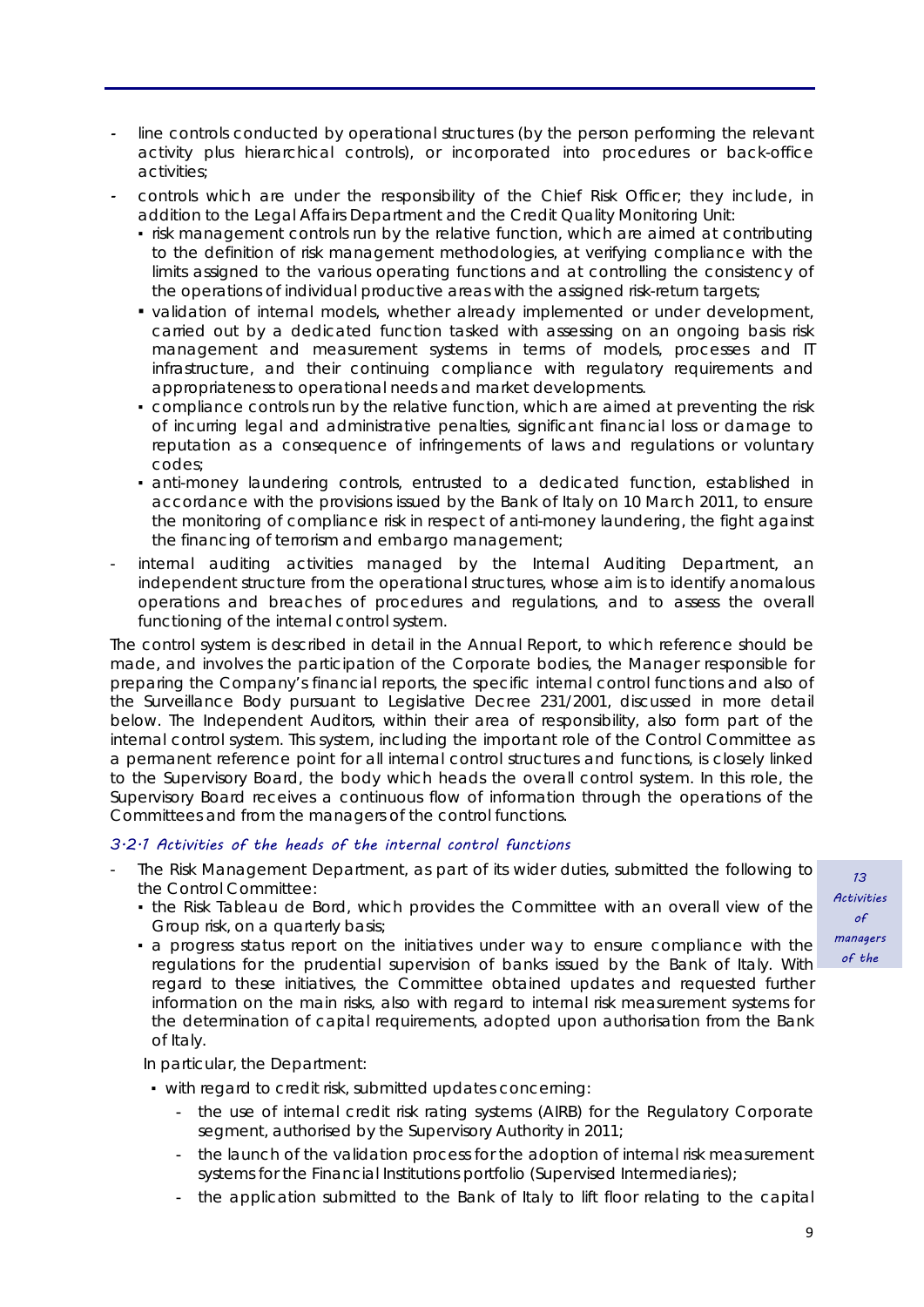requirements; on this point, the Control Committee analysed the progress of the main corrective actions requested by the Supervisory Authority in view of forwarding of the application and the result of the checks carried out by the Internal Validation Unit and by the Internal Auditing Department;

- the rating override management process; on this point, the Internal Auditing Department has also issued the results of its checks;
- adoption and deployment of rating systems for the SME-Retail segment (*small business*) together with the associated preliminary checks carried out by Internal Validation and Internal Auditing;
- adoption and implementation of internal risk measurement systems (AIRB) for management purposes, concerning, *inter alia*, the structured finance transactions of Banca IMI and subsequent submission of the application to the Authority;
- with regard to market risk, the Department submitted to the Committee:
	- the changes made subsequent to the new rules issued by the Basel Committee, known as Basel 2.5 – to the Market Risk Charter, which outlines the set of principles, objectives, methods and instruments used to measure, control and manage market risks, and which is part of the overall risk governance model adopted by the Group;
	- the findings of the inspections carried out to verify the definition of specific risk and the progress in the development of stressed VaR measurement methods as part of the internal model for the measurement of market risk;
	- the reply to the Bank of Italy on the additional corrective measures requested on the use of the internal model to measure regulatory capital requirements for commodity risk;
- with regard to operating risks, the Department reported that the Bank of Italy had authorised use of the AMA advanced method by certain subsidiaries and by the Corporate and Investment Banking Division. In 2012 it also reported on the certifications of compliance with the eligibility criteria for the TSA method by the Group entities that have adopted this method.

With regard to the three risks mentioned above, the Department reported to the Control Committee and the Supervisory Board on the related extension plans.

Furthermore, the Department illustrated the results of the assessment carried out on reputational and compliance risk; on this issue, the Head of the Compliance Department pointed out that the checks carried out have indicated the fact that exposure to these risks is limited for Intesa Sanpaolo and the Group's Italian companies.

The work of the Risk Management function also involved the internal capital adequacy assessment process (ICAAP), in relation to which, also upon recommendation from the Control and Strategy Committees, it examined various aspects (including the criteria for constructing the stress scenarios taken into consideration in the capital adequacy assessment).

Moreover, the Department submitted the report required by art. 13 of the Consob-Bank of Italy Joint Regulation pursuant to art. 6, paragraph 2-bis, of the Consolidated Law on Finance, concerning the provision of investment services and activities.

- The Internal Validation Unit, in particular, submitted as per its remit to the Control Committee and the Supervisory Board its annual reports on the outcomes of the checks carried out on the rating systems for home mortgage portfolio, on market risk models and on the internal system for the measurement of operational risk.
- The Compliance Department, in accordance with the functions assigned to it, provided the Control Committee with:
	- the institutional and periodic reports on the work carried out, including the report required by art. 16 of the Consob-Bank of Italy Joint Regulation pursuant to art. 6, paragraph 2-bis, of the Consolidated Law on Finance, on the assessment of the compliance risk that the Group is exposed to and the related controls, on the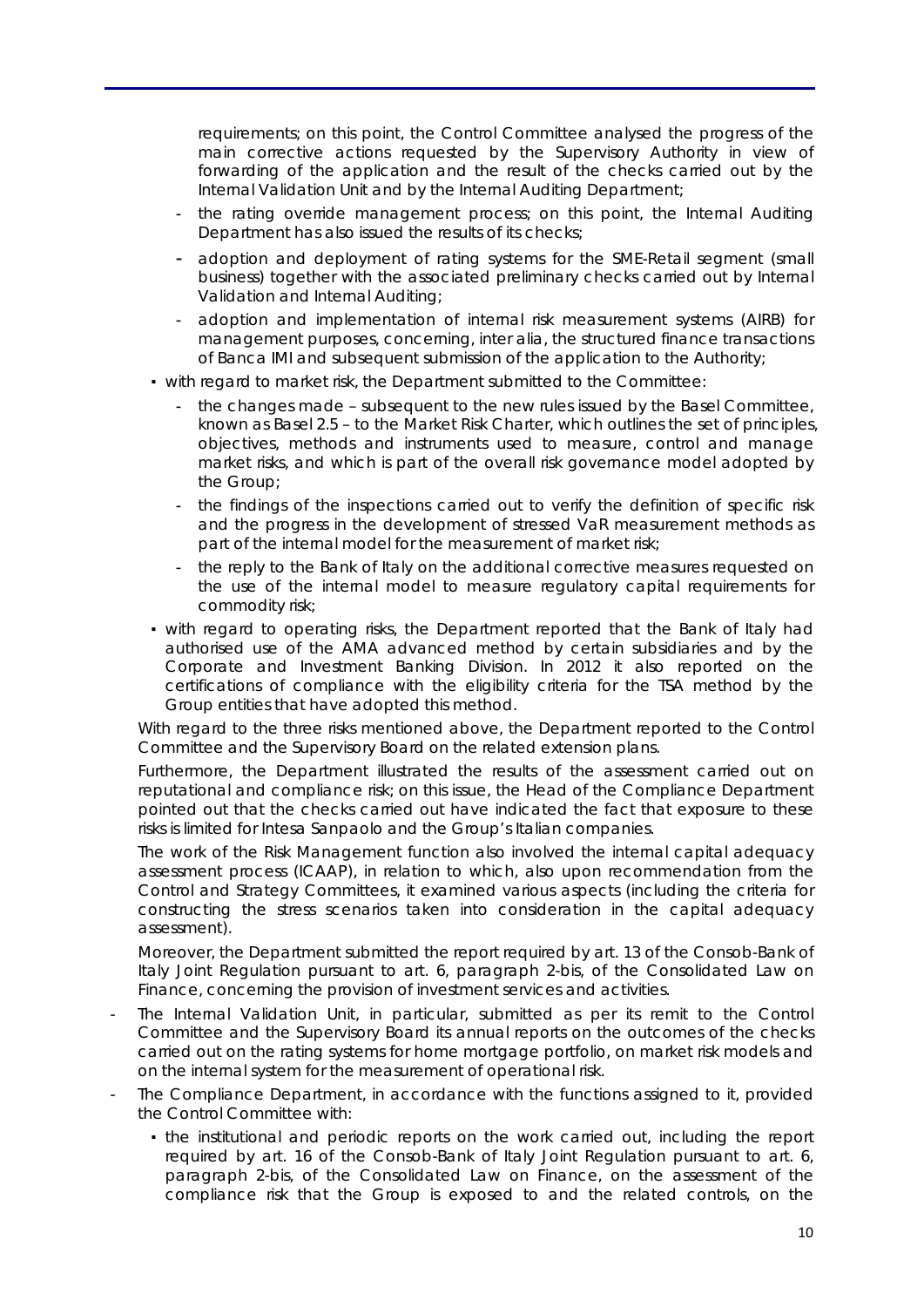planning of the measures to be implemented and on the results of the assessments of the investment services provided to customers;

- updates on the "Transparency Project", aimed at the planning and implementation of the necessary organisational and procedural measures to ensure compliance with transparency regulations issued by the Bank of Italy;
- information on the progress of the activities to implement the MiFID and updates on the related internal regulations;
- information on Consob's requests in connection with the inspections carried out in 2009.
- The Anti-money Laundering Unit, in accordance with the functions assigned to it, provided updates on the following issues:
	- the Anti-money laundering project, also in view of the regulatory changes introduced by the New Provisions issued by the Bank of Italy in this area;
	- the new anti-money laundering provisions introduced by the amendments made to Legislative Decree 231/2007 by Decree Law 201/2011 (known as the "Save Italy" Decree) of 6 December 2011;
	- reports pursuant to art. 52 of Legislative Decree 231/2007;
	- "Guidelines for combating money laundering and the financing of terrorism and for managing embargoes".
- The Internal Auditing Department is the primary structure used by the Supervisory Board to perform its supervisory duties and it often attends the Control Committee meetings, in the person of the head of Department, keeping it continually updated on the work carried out and planned, in accordance with the annual audit plan approved by the Management Board and the Supervisory Board at the beginning of the year.

In performing its functions, the Department:

- reports to the Control Committee on a quarterly basis on the work performed, also using a *Tableau de Bord* which highlights the main issues identified and the actions taken to correct them;
- reports regularly to the Control Committee on the actions taken by the Supervisory Authorities in relation to the foreign branches, subsidiaries and companies, also submitting its own reports;
- **prepares the Report on the assessments of the foreign branches;**
- **.** draws up the annual report on the assessments of the mechanisms used to ensure that the remuneration policies comply with the laws and regulations. The outcome of these assessments is set forth in the Report on Remuneration, within the Annual Report, to which reference is made;
- submits the annual report on internal audit activities required by art. 14 of the Consob-Bank of Italy Joint Regulation pursuant to art. 6, paragraph 2-bis, of the Consolidated Law on Finance;
- conducts the analysis and self-assessment of the ICAAP process;
- prepares the annual reports on the internal models that measure market risk and operational risk;
- **•** at least once a year, submits its own considerations and assessments of the overall internal control system.

Furthermore, in accordance with its duties, after analysis and discussion with the Control Committee, the Internal Auditing Department prepared various other reports concerning, *inter alia*:

- . the checks required by the Supervisory Authority subsequent to inspections carried out on the retail credit portfolio;
- rationalisation of the insurance sector and the procedures adopted by the Risk Management Department to monitor insurance risk;
- the checks carried out within the Parent Company and Banca di Trento e Bolzano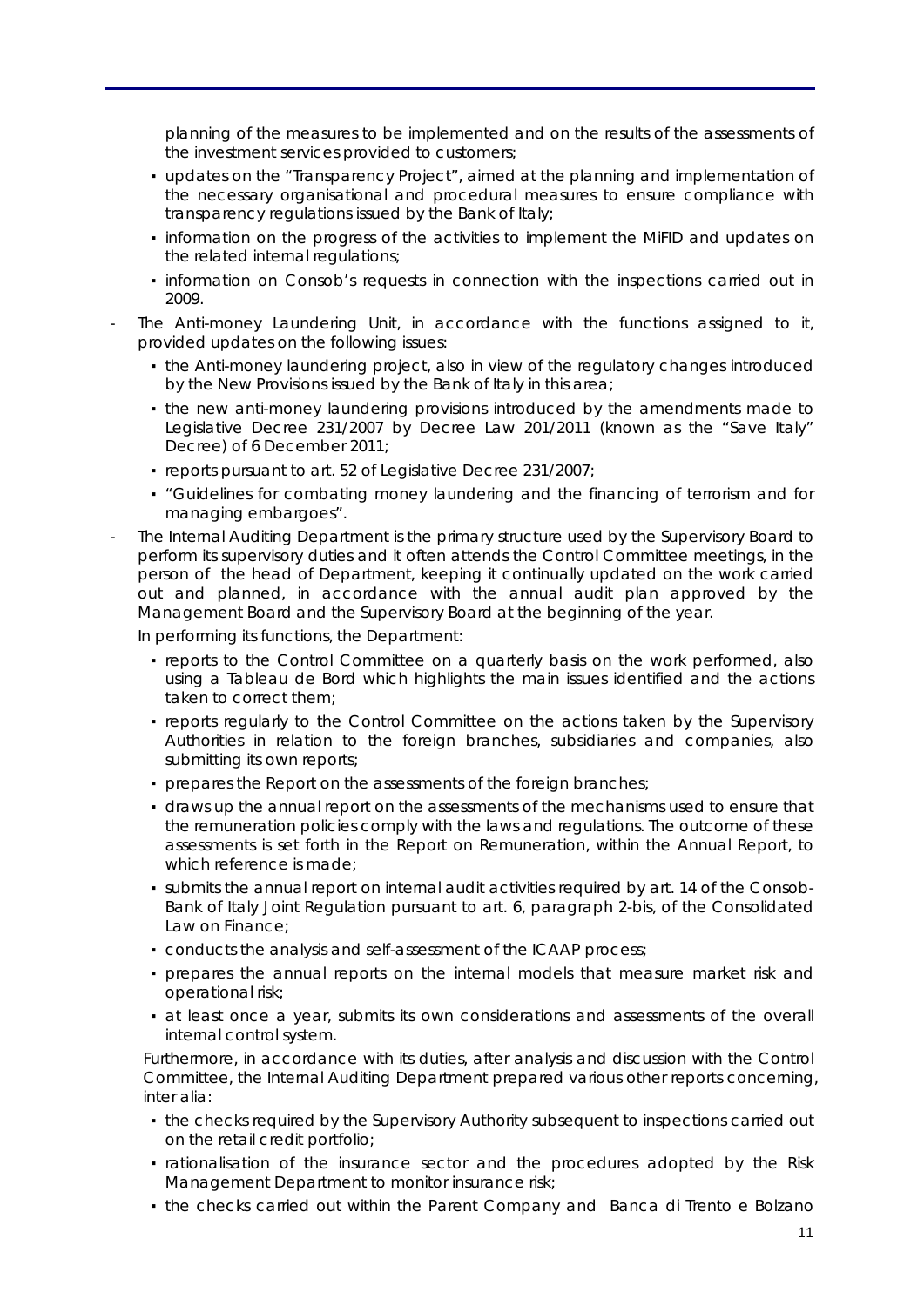further to the Bank of Italy's letter on risk concentration;

- . the actions taken to remedy the problem areas identified in Banco Emiliano Romagnolo and Banca Sara, which joined the Intesa Sanpaolo Group in 2011;
- the plan of corrective actions relating to the reduction of the capital floor in order to contain capital requirements for credit risk;
- the reports on the adoption and rollout of the internal rating systems for the SME-Retail segment (small business), for the purposes of the application to be submitted to the Supervisory Authority;
- the main processes and methods adopted by Intesa Sanpaolo and Banca IMI, in preparation for the application for authorisation to extend the internal model for the measurement of specific risk on debt securities;
- in cooperation with the ICT Systems Department, an enquiry into the causes of the computer blackout which occurred on 22 June 2011 at the Group's Italian branches, illustrating the reasons for system failure (attributable to an outsourced provider) and consequent actual and potential economic impacts;
- the Annual Report on the checks carried out on the Group SGRs' governance processes and potential conflicts of interest. On this point, the Corporate Affairs Department provided information on the initiatives taken by the Bank to follow up on the recommendations for improvement contained in the Audit Department's report.

The Control Committee, acting also in its capacity as Surveillance Body pursuant to Legislative Decree 231/2001, examined, from the viewpoint of the control system, the involvement of two Group managers in judicial proceedings concerning the Parmalat and Serravalle transactions. The outcomes of these verifications, carried out by the internal control functions, were also perused by the Supervisory Board; the Bank of Italy was also informed.

# 3.2.2 The Surveillance Body pursuant to Legislative Decree 231/2001

The Control Committee is also the Bank's Surveillance Body, pursuant to Legislative Decree 231 of 8 June 2001, on matters relating to corporate administrative liability.

The Body is responsible for supervising the functioning, effectiveness and observance of the "Organisational, Management and Control Model" adopted by the Bank in accordance with the aforementioned Legislative Decree 231/2001 (the "Model").

This Model, with reference to the composition of the Surveillance Body, requires the presence of alternate members, who have been confirmed by the Supervisory Body on the renewal of the Surveillance Body, resolved by the Board on 7 May 2010.

Committee activities as the Surveillance Body are governed by the Regulations for the Control Committee and Surveillance Body. According to these Regulations, the Body meets regularly to monitor (through the Compliance Department) the efficiency, effectiveness and adequacy of the Model and (through the Internal Auditing Department) the compliance with its provisions, reporting regularly to the Management Board and the Supervisory Board. In 2011, the Body met 22 times, supervising anti-money laundering issues and analysing numerous issues relating to the observance and implementation of the Model, which was updated on 6 March 2012 in the light of the changes introduced in the relevant legislation.

In connection with the New Anti-money Laundering Provisions issued by the Bank of Italy on 10 March 2011, the Surveillance Body examined the "Guidelines for combating money laundering and the financing of terrorism and for managing embargoes", which were approved by the Boards, each within its own remit.

The Surveillance Body received information on:

- the reports on potential infringements of the legislation;
- the reports pursuant to art. 52 of Legislative Decree 231/2007;
- the activities performed by the Italian subsidiaries' Surveillance Bodies;
- staff training on the administrative liability of entities;
- the Anti-money laundering project, also in view of the regulatory changes introduced by the new Provisions issued by the Bank of Italy in this area;
- the new anti-money laundering provisions introduced by the amendments made to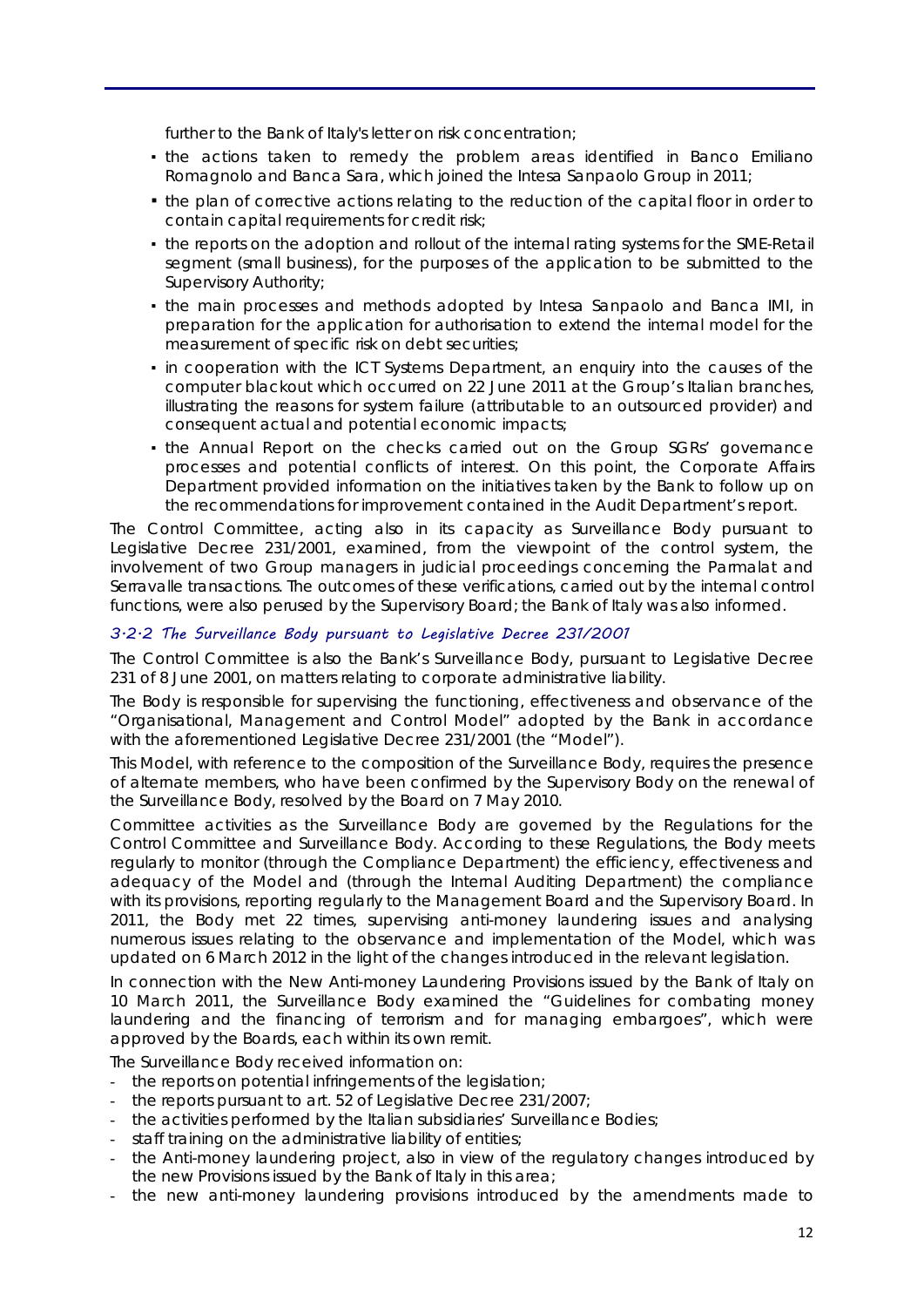Legislative Decree 231/2007 by Decree Law 201/2011 (known as the "Save Italy" Decree) of 6 December 2011;

- the Compliance Department's report on its activities, pursuant to Legislative Decree 231/2001;
- review of the report submitted by the Anti-money Laundering Unit on the initiation of inspections at Intesa Sanpaolo by the Financial Information Unit (UIF) in the sphere of antimoney laundering.

The Code of Ethics assigns the Control Committee, in its capacity as Surveillance Body, the task of supervising the observance of the principles and values of the Code, with the aid of the delegated structures (Internal Auditing and the Corporate Social Responsibility Unit). In this regard, the Body examined the annual report produced by the Corporate Social Responsibility Unit on its implementation.

#### 3.2.3 Other activities of the Supervisory Board

In addition to all of the above, the Supervisory Board performed the following activities:

- acting through the Control Committee and the Financial Statements Committee, it monitored the loan portfolio of Intesa Sanpaolo and its subsidiary banks, with particular emphasis on its changes and level of concentration. In this area, the Group's credit commitment and risk profiles was subjected to detailed assessment; special attention was also paid to the portfolio of performing loans most subject to deterioration risk. This portfolio was reviewed as to lending policies, decision-making support systems and the system of powers, controls and performance monitoring;
- with regard to the monitoring of the liquidity risk, the Supervisory Board examined the developments in short, medium and long-term funding and in eligible assets, also in order to monitor developments in Group liquidity in the light of the current economic environment and to respond to specific requests from the Bank of Italy. To this end, the Supervisory Board agreed to the recourse, in line with the whole Italian banking system, to the European Central Bank's liquidity auctions, which provided European banks with liquidity in order to abate the tensions affecting the financial system and reduce the credit squeeze which would deepen the recession already in progress. The Board also approved, on the Management Board's proposal, the Guidelines on the management of liquidity risk, updated in accordance with the applicable Regulations on Prudential Supervision;
- it supervised the Intesa Sanpaolo's group ongoing compliance with the requirements for adoption of internal systems to determine regulatory capital requirements for credit risk (IRB system – regulatory segment on Residential Mortgages to Private Individuals), market risk and operational risk;
- it received information on the inspections, and their progress, carried out by the Supervisory Authorities at the Parent Company and its subsidiaries. In this area, during 2011, the Bank of Italy completed inspections addressing:
	- the adequacy of the Group's strategic planning processes and related Information Technology tools, as well as the level of integration with the ICAAP process;
	- interest rate risk and the related governance, management and control processes.

With regard to the above-mentioned inspections, corrective actions were launched, based on the remarks and requests made by the Supervisory Authority.

Furthermore, at the beginning of the year, the Bank of Italy launched new inspections, for fact-finding purposes, concerning the performance of the internal rating-based approaches (AIRB) for measuring credit risk in the Corporate segment.

Lastly, it should be noted that via the Control Committee, the Supervisory Board received from the Internal Auditing Department a 'relevant event alert' concerning abnormal transactions by one customer, involving two banks belonging to the Group. The Committee felt that the abnormal transactions highlighted by the Internal Auditing Department alert warranted closer scrutiny and therefore launched an enquiry process spanning several meetings, involving the Chief Lending Officer, the Chief Risk Officer, the Chief Operating Officer, the Internal Auditing Department and the two subsidiaries' Boards of Auditors. This fact-finding process generated precise identification of the issues and appropriate remedies,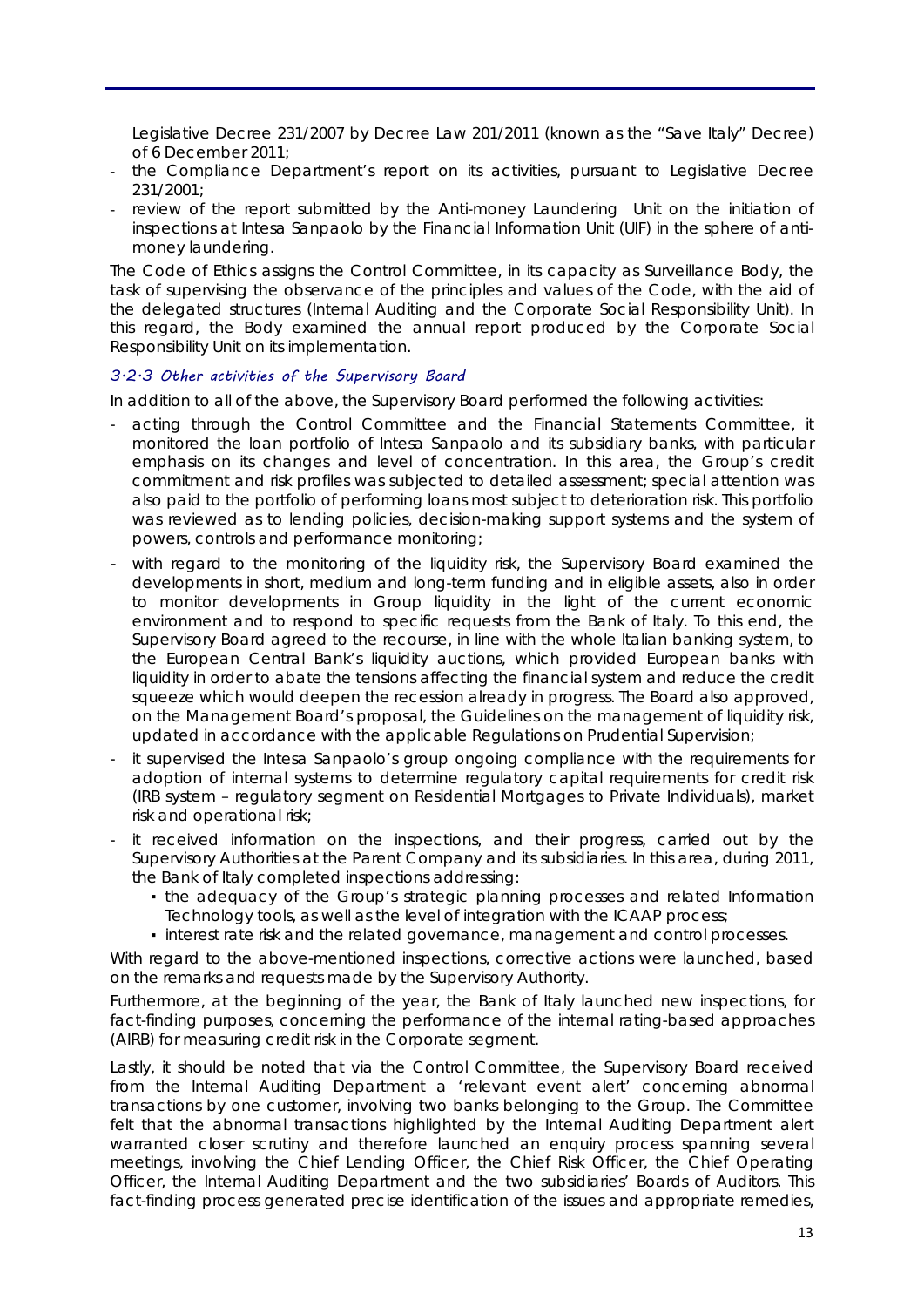some of which have already been adopted, while others are in progress.

Among the documents received by the Control Committee, particular importance was attached to the comments of one of the subsidiary banks' Board of Auditors, which stated that the event could well fall within the scope of art. 52 of the Consolidated Law on Banking, and, consequently, requested the Parent Company to submit to the Bank of Italy a report in accordance with such provision. Accordingly, the Chairman of the Supervisory Board reported the case to the Supervisory Authority and forwarded to the Authority the Control Committee's report and the documents it had received.

Lastly, it is worth recalling that the Supervisory Board, in performing its strategic supervisory role, is the Body responsible, upon recommendation by the Management Board, for:

- approving the adoption of internal risk measurement systems for the calculation of capital requirements. In this regard, the Board, through the Control Committee, analysed and verified the process for the use and/or rollout of the internal risk management systems for the calculation of the capital requirements and, with reference to:
	- market risk, it approved the application to the Bank of Italy for Intesa Sanpaolo and Banca IMI to be authorised to use the internal model with regard to the specific position risk for debt securities; it also approved the application for formal recognition of the new Stressed VaR requirement;
	- credit risk, the Board approved adoption of (i) the internal rating system for operational purposes for the Financial Institutions portfolio (Supervised Intermediaries), (ii) the new rating models applicable to customers in the SME Retail regulatory segment (small business), (iii) the internal AIRB system for the corporate segment (Leveraged & Acquisition Finance, Commercial Real Estate and Asset Finance) within Banca IMI;
	- credit, market and operational risks, the Board approved the related extension plans to be submitted to the Bank of Italy;
- the approval of the report on the internal capital adequacy assessment process (ICAAP). Regarding the latter issue, the Supervisory Board conducted a specific analysis of the capital adequacy of Intesa Sanpaolo and investigated, through the Control Committee, the criteria for setting up stress scenarios, also taking into account the increase in sovereign risk.

The Supervisory Board also approved the updating of the Guidelines for the adoption, extension, management and control of the internal measurement systems for operational, credit, market and counterparty risks. The amendments were made also in order to extend the scope of application to market and counterparty risk, and to include, in the light of the experience and practice built up over time, those processes which had been partially already formalised, also defining the roles and duties of the individuals concerned.

During 2011, the information flows from the various Bank functions to the Control Committee – and therefore indirectly to the Supervisory Board – were ongoing. In addition to the regular reporting by the internal control functions (Risk Management Department, Internal Validation Unit, Compliance Department, Anti-money Laundering Unit and Internal Auditing Department – important information was also provided by the Manager responsible for preparing the Company's financial reports on the work carried out, the problems identified and the actions taken to address them, as well as the assessments of the internal control system for accounting and financial reporting.

#### 3.3 Assessment of the adequacy of the control system

On conclusion of the work carried out in 2011, as reported to the Management Board and the Supervisory Board also via the Control Committee, the Internal Auditing Department issued an opinion as to the overall adequacy of risk governance, also in view of the fact that several initiatives by Management are currently under way to address the main issues reported.

Taking into account the results of the supervisory activities conducted, as well as the information provided by the relevant departments on a case-by-case basis, the Control Committee has highlighted the areas warranting analysis and has concurred with the opinion

13 Adequacy of the control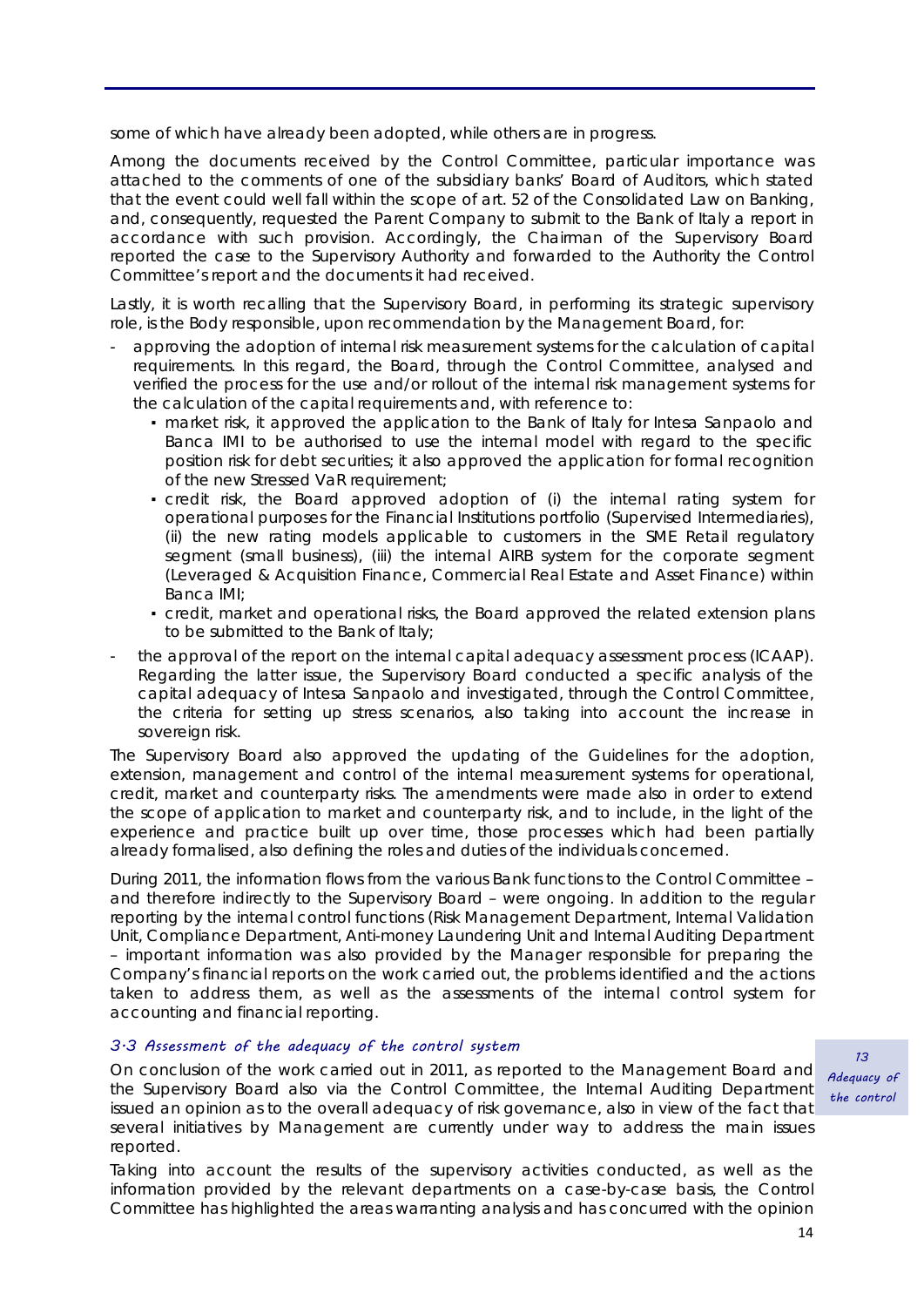issued by the Internal Auditing Department, also in the light of subsequent meetings with the Independent Auditor. The Supervisory Board agrees with this opinion and confirms its commitment to monitoring the areas highlighted by the Control Committee and, with the Committee's support, the data reported in the Tableau de Bord produced by the Internal Auditing Department.

### 4. Supervision of the adequacy of the accounting information system and its reliability in correctly

#### representing the operational events

#### 4.1 Adequacy of the accounting information system

The Parent Company's and consolidated financial statements as at 31 December 2011 were prepared pursuant to Legislative Decree 38/2005, the IAS/IFRS issued by the International Accounting Standards Board (IASB) and the related interpretations of the International Financial Reporting Interpretations Committee (IFRIC), endorsed by the European Commission, as provided for by European Regulation 1606/2002. The financial statements were prepared based on the "Instructions for the preparation of the separate and consolidated financial statements" pursuant to Bank of Italy Circular 262 of 22 December 2005, most recently amended in November 2009, which set out compulsory financial statement forms (balance sheet, income statement, statement of comprehensive income, statement of changes in shareholders' equity, and statement of cash flows) and their means of preparation, the contents of the Notes to the financial statements and the Report on operations, for the Parent Company and consolidated.

The Supervisory Board, assisted by the Financial Statements Committee and the Control Committee, supervised the adequacy of the administration and accounting systems, questioning the Manager responsible for preparing the Company's financial reports on the main action lines and solutions adopted, also in order to correctly fulfil its duty in relation to the approval of the financial statements.

The Financial Statements Committee held various meetings, including several joint meetings with the Control Committee and with the attendance of the Manager responsible for preparing the Company's financial reports and the Independent Auditing Firm, to examine the issues relating to preparation of the Parent Company and consolidated financial statements as at 31 December 2011 and to analyse the logic and processes involved in the preparation of the financial reports of the Bank and the Group (including quarterly and halfyearly reports). The Financial Statements' Committee investigated in depth, *inter alia*, the following topics: changes in the accounting and supervisory regulations; structure and content of the 2011 financial statements; the assessment of equity investments; legal and tax disputes; loans; taxation; impairment testing of intangible assets; capital ratios. With regard to the impairment tests, the Financial Statements Committee and the Control Committee were provided with a detailed report on the procedure, which complies with the provisions of the IAS 36 accounting standard and has been specifically approved by the Management Board. Specific attention was also paid to the regulatory capital and capital ratios.

The Control Committee, assisted by the Manager responsible for preparing the Company's financial reports and taking note of the comments of the Independent Auditing Firm, assessed the appropriateness and effective application of the administrative and accounting procedures employed to draw up the Parent Company's financial statements, the consolidated financial statements and any other financial report.

The disclosure to the public under the provisions of the Pillar 3 prudential supervisory regulations is provided on the Bank's internet site within the term required for publication of the financial statements.

The Supervisory Board was also kept abreast of progress in adoption of the "Target Accounting Model" (which aims to unify the models used by the various companies in the Group, limit manual reconciliation and, in general, increase the efficiency and effectiveness of the accounting system).

The Manager responsible for preparing the Company's financial reports, with the aid of the Administrative and Financial Governance function – the structure responsible for performing

14 **Administrat** ive and accounting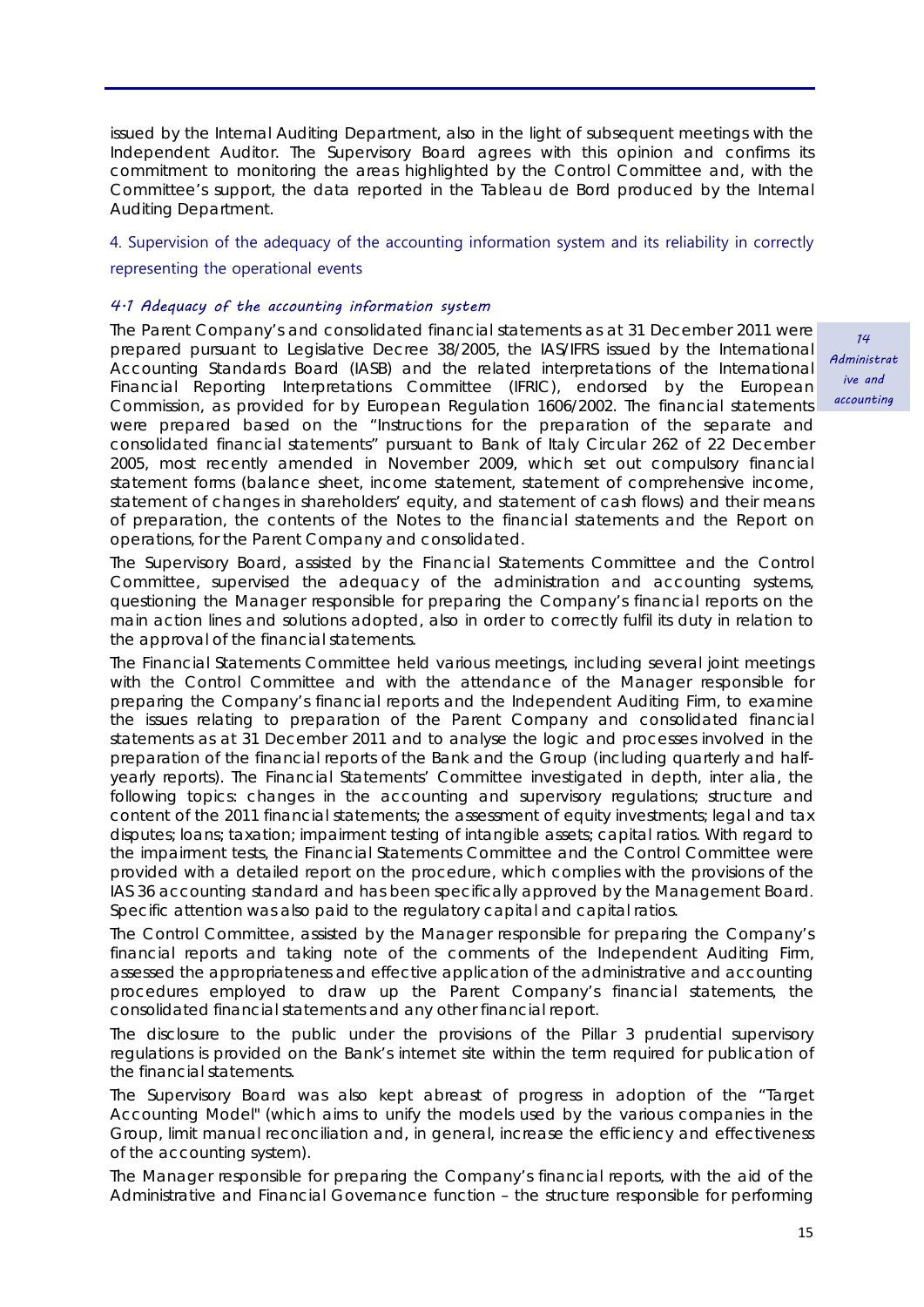the controls needed for the accounting and financial reporting – provided regular information on the implementation of the Guidelines for Administrative and Financial Governance. The work done enabled the Managing Director and CEO and the Manager responsible for preparing the financial reports to issue the certifications required by art. 154*-bis* of Legislative decree no. 58/98 with reference to the annual separate and consolidated financial statements for 2011.

#### 4.2 Meetings with the Independent Auditors

The Supervisory Board, through the Control Committee (also in the light of the provisions of Legislative Decree 39/2010) and the Financial Statements Committee, and together with the Manager responsible for preparing the Company's financial reports, met with Reconta Ernst & Young S.p.A. 8 times in 2011, in accordance with art. 150, paragraphs 3 and 5 of the Consolidated Law on Finance.

The meetings offered the opportunity, among other things, of examining the auditing plan and the work carried out by the external auditors in the formulation of their opinion on the Parent Company's and the consolidated financial statements. In this regard, the External Auditor illustrated the report prepared pursuant to art. 19 of Legislative Decree 39/2010 and certain aspects of the internal control system in relation to the financial reporting process ("Management Letter"). Through its Committees, the Supervisory Board monitored the implementation of the corrective measures planned by the management to address aspects of the internal control system. Furthermore, the Financial Statements Committee and the Control Committee oversaw the process of transition to the new independent auditors (KPMG S.p.A.), assigned to carry out the auditing task starting from 2012.

The above-mentioned Committees also held 8 meetings with the Independent Auditors and the Manager responsible for preparing the Company's financial reports, in the early months of 2012, in preparation for the approval of the Parent Company's and consolidated financial statements as at 31 December 2011.

### 4.3 Reports of the Independent Auditors

On 23 April 2012, the Independent Auditors issued their Reports, pursuant to articles 14 and 16 of Legislative Decree 39/2010, on both the Parent Company's and consolidated financial statements as at 31 December 2011, with no exceptions. Specifically, the Reports confirm:

(i) that the two documents as at 31 December 2011:

- ‐ comply with International Financial Reporting Standards adopted by the European Union and with provisions issued in enactment of art. 9 of Legislative Decree 38/2005;
- have been drafted clearly and provide a true and fair presentation of the balance sheet and financial position, the income statement, and the cash flows;

(ii) the consistency of the Reports on operations and the information referred to in par. 1) letters c), d), f), l), and m) and par. 2, letter b) of art. 123-bis of Legislative Decree 58/1998, presented in the "Corporate Governance Report and Information on Ownership Structures".

# 4.4 Reliability of the accounting information system in correctly representing the operational events

Based on the evidence analysed and the information provided by the Manager responsible for preparing the Company's financial reports to the Supervisory Board, concerning the efficiency and adequacy of the internal control system for financial reporting, the Bank's and the Group's administrative and accounting system can be deemed capable of ensuring a fair representation of the operational events.

#### 5. Supervision of the independence of the Independent Auditors

In order to supervise the independence of the Independent Auditors and verify compliance with the regulatory provisions, and monitor the nature and extent of the services other than accounts auditing provided to the Bank and its subsidiaries by the same Independent Auditors and by the entities belonging to its network, the Bank has adopted a Group Regulation for the granting of assignments to independent auditors and for the provision of

4 Reports of the Independent

16 Meetings with the Independent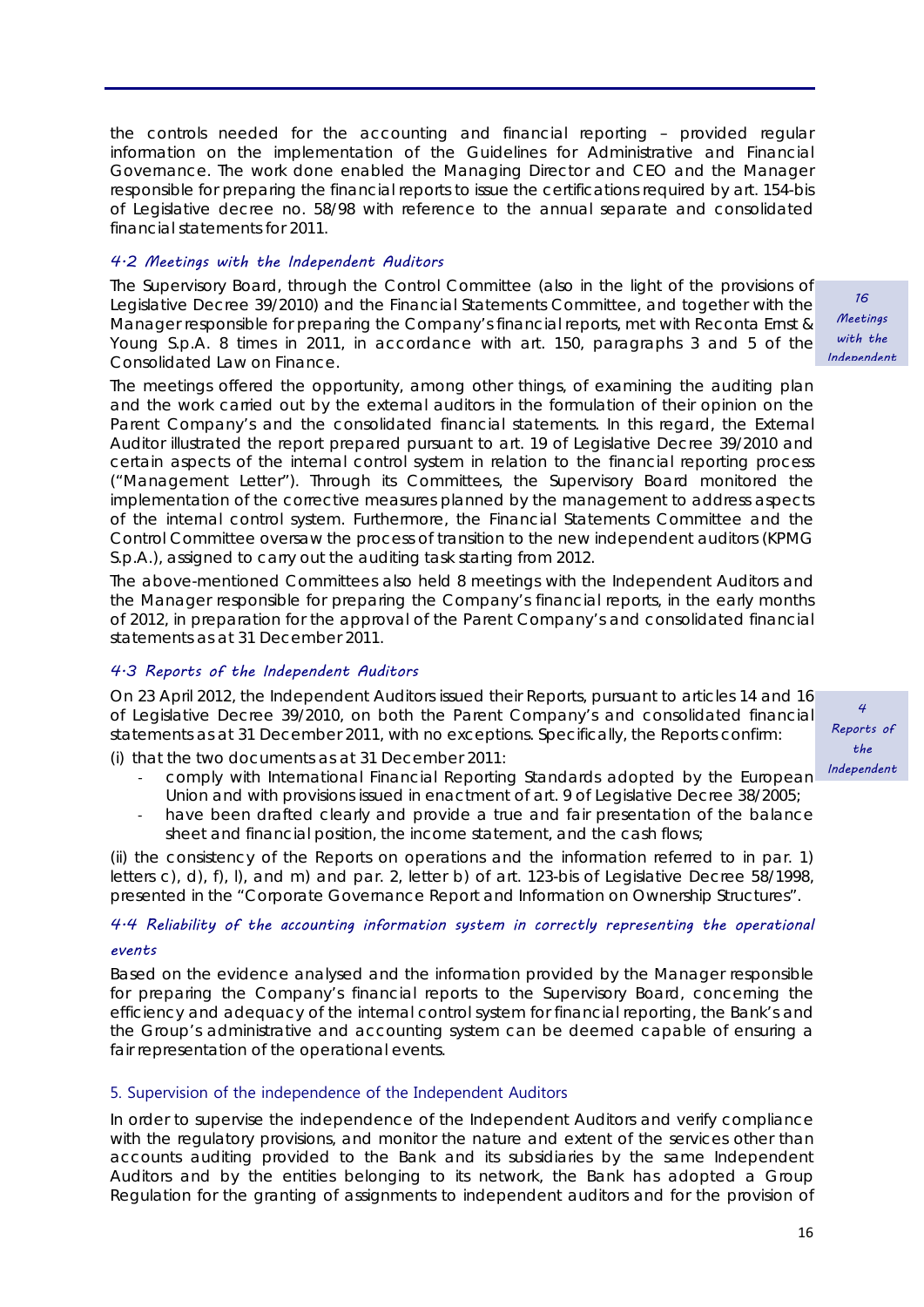audit and other services. This regulation, in addition to the role of "Main Auditor", which coincides with the External Auditor of the accounts of a quoted Parent Company (Public Interest Entity pursuant to the Legislative Decree 39/2010), also identifies the "Secondary Auditor", namely the Independent Auditors engaged to perform the audit of certain significant Italian and foreign subsidiaries, and the Independent Auditors' network and the entities connected to it. This Regulation lays down the operational rules to be observed in order to ensure proper management also with regard to safeguarding the independence of the Independent Auditors and provides for regular reporting to the Bodies on the assignments granted.

The Independent Auditors are required to monitor the continuance of the auditor's conditions of independence, for which they have issued the aforementioned written confirmation.

The independent auditors appointed by the Parent Company and the other Group Companies are Reconta Ernst & Young S.p.A., assigned to audit the annual and consolidated accounts for the year ended 31 December 2011 and, specifically, to verify, during the year, the regular keeping of corporate accounts and the proper recording of management operations in the books, and to express, through the appropriate reports, an opinion on the Parent Company's and consolidated financial statements, as well as on the half-yearly report, after ascertaining that they correspond to the accounting entries and related audits and that such records comply with the relevant regulations. The audit activities include verification of the balance sheets and income statements of branches abroad with regard to their inclusion in the Bank's financial statements, limited audit of the Half-yearly Report including limited audit of half-yearly positions of branches abroad for inclusion in the Bank's Half-yearly Report, examination of information provided for the preparation of consolidated annual and halfyearly reports, audit of the financial statements of the vehicle company and the statements of consolidated funds, review in relation to the signing of tax returns and declarations submitted to the National Guarantee Fund. With regard to these assignments and to other additional audit activities (resulting from both regulatory changes and reorganisations and business combinations) the amounts paid in 2011 are indicated under "audit" in the statement on "Fees for auditing and services other than auditing pursuant to art. 149 duodecies of Consob Regulation 11971" provided as an attachment to the Annual Report 2011.

Reconta Ernst & Young S.p.A. and other entities "related by ongoing relations" were also appointed, in compliance with the requirements of the abovementioned Group Regulation, to perform tasks in addition to those indicated above, the fees for which, excluding reimbursed expenses and VAT, are detailed below.

| Type of services             | Intesa Sanpaolo          |                                  | $(\star)$<br><b>Group Companies</b> |                                                |
|------------------------------|--------------------------|----------------------------------|-------------------------------------|------------------------------------------------|
|                              | Reconta<br>Ernst & Young | Reconta Ernst<br>& Young Network | Reconta                             | Reconta Ernst<br>Ernst & Young & Young Network |
| Release of attestations (**) | 2.2                      | ٠                                | 0.5                                 |                                                |
| Tax consulting services      | 0.02                     | ٠                                | 0.02                                |                                                |
| Other services:              | 0.3                      | 0.3                              | 1.7                                 | 0.2                                            |
| agreed audit procedures      | 0.2                      | 0.3                              | 1.7                                 | 0.2                                            |
| social report                | 0.1                      |                                  |                                     |                                                |
| other                        | ٠                        | ۰                                | -                                   |                                                |
| Total                        | 2.5                      | 0.3                              | 2.2                                 | 0.2                                            |

### Fees for services other than auditing

(\* Group companies and other consolidated subsidiaries.

(\*\*) Including the audit costs, on a voluntary basis, for the "Pillar 3" disclosure, and the further audits carried out on 31 March 2011 on the Bank and the main Group companies for the purposes of the capital increase. Amounts net of VAT and reimbursed expenses.

Under the Group Regulation these tasks can be classified in part as audit related, in other

(millions of euro)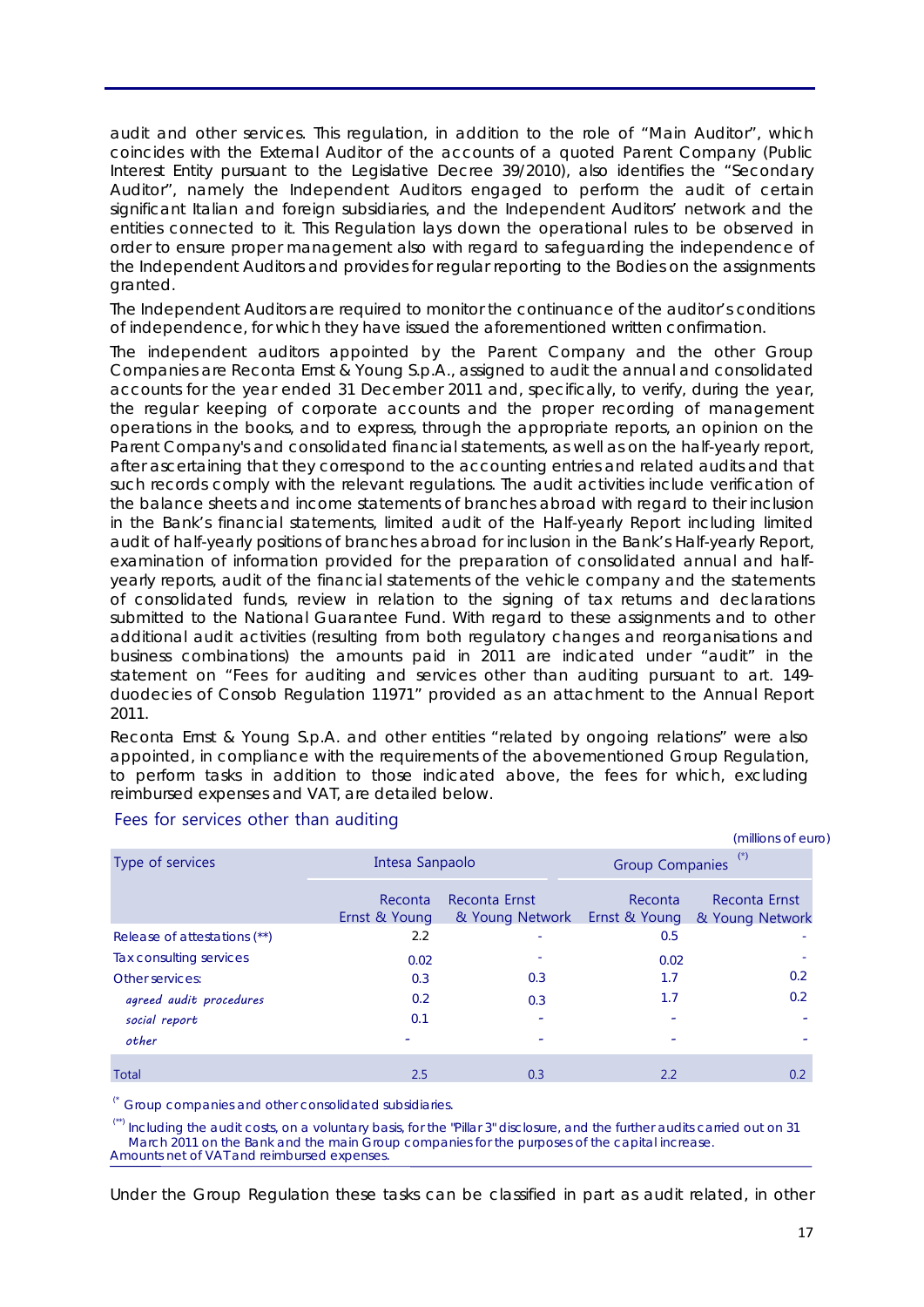words as tasks that involve activities that are an extension of the audit assignment or activities assigned under the law or by an Authority and therefore do not entail a particular "threat" to the external auditor's independence.

The majority of these tasks relate to the issue of certifications to the Group, the various Supervisory Authorities, the Market bodies (comfort letters, opinions, etc.). Some of the most important certifications are those relating to the Bank's capital increase and the audits in view of drafting Comfort Letters on international issue programmes.

Furthermore, specific agreed-upon procedures have been carried out, including, most significantly, the audits in connection with the creation of the "Insurance Hub" and those preparatory to drawing up the "transfer pricing" documentation for the Parent Company, Banca IMI and Eurizon Capital SGR, the audits on the accounting treatment of the balance sheet and income statement impacts on exercise of the option to apply the substitute tax system to Goodwill by the Parent Company and by subsidiary Cassa di Risparmio di Firenze, the audits on the securitisation companies' periodic reports and those relating to the migration of the custody and administration of the Luxembourg mutual funds.

Lastly, "audit-related" tasks include verifications for the "Pillar 3" disclosure, the professional opinion on the Social Report, and some verifications on international subsidiaries required by law by the relevant Supervisory Authorities.

Non-audit tasks – which can constitute a limitation to the external auditors' independence – have been avoided by the Parent Company in relation to its external auditors and by the Group companies in relation to both the Parent Company's external auditors and its own external auditor.

Lastly, it is reported that one year in advance of the expiry (as per the common practice among the main quoted companies), the Ordinary Shareholders' Meeting of Intesa Sanpaolo S.p.A. held on 10 May 2011 approved the proposal by the Supervisory Board with respect to assignment of the auditing mandate for the period 2012-2020 to KPMG S.p.A., whose offer, following a detailed technical and economic evaluation, was deemed the most suitable in relation to the Group's size, complexity and risk profile. KPMG S.p.A. thus replaces as the Independent Auditor of Intesa Sanpaolo the previous Auditor, Reconta Ernst & Young S.p.A. whose assignment expires on the date of the Shareholders' Meeting called to allocate net income for 2011.

# 6. Supervision of the methods for the implementation of the corporate governance rules laid down in the Corporate Governance Code for listed companies promoted by Borsa Italiana

The "Annual Report" – already referred to several times above and monitored by the Control Committee – provides a detailed description of the current dual corporate governance system of Intesa Sanpaolo S.p.A. and comprehensive information on the procedures used by the Bank to adapt and implement the recommendations of the corporate governance code published by Borsa Italiana S.p.A. In its Report, the Bank describes the actions taken to implement the Code in force up to 31 December 2011. Please note that a new edition of the Code was issued in December 2011: issuers, with the exception of certain specific provisions, e.g. information on adoption of the plans for the replacement of executive directors, are required to apply the new recommendations by the end of the financial year beginning in 2012, and to provide information to the market by means of the corporate governance report published the subsequent year.

7. Supervision of the adequacy of the instructions issued by the company to its subsidiaries pursuant to art. 114, par. 2 of the Consolidated Law on Finance to comply with the legal requirements

Existing Group regulations and procedures are deemed fit for Intesa Sanpaolo to promptly meet disclosure obligations in accordance with current regulations.

In general, the information flows between the Parent Company and its subsidiaries continue to guarantee an effective exchange of information between Intesa Sanpaolo's Corporate

17 Adoption of the corporate

15 Disclosures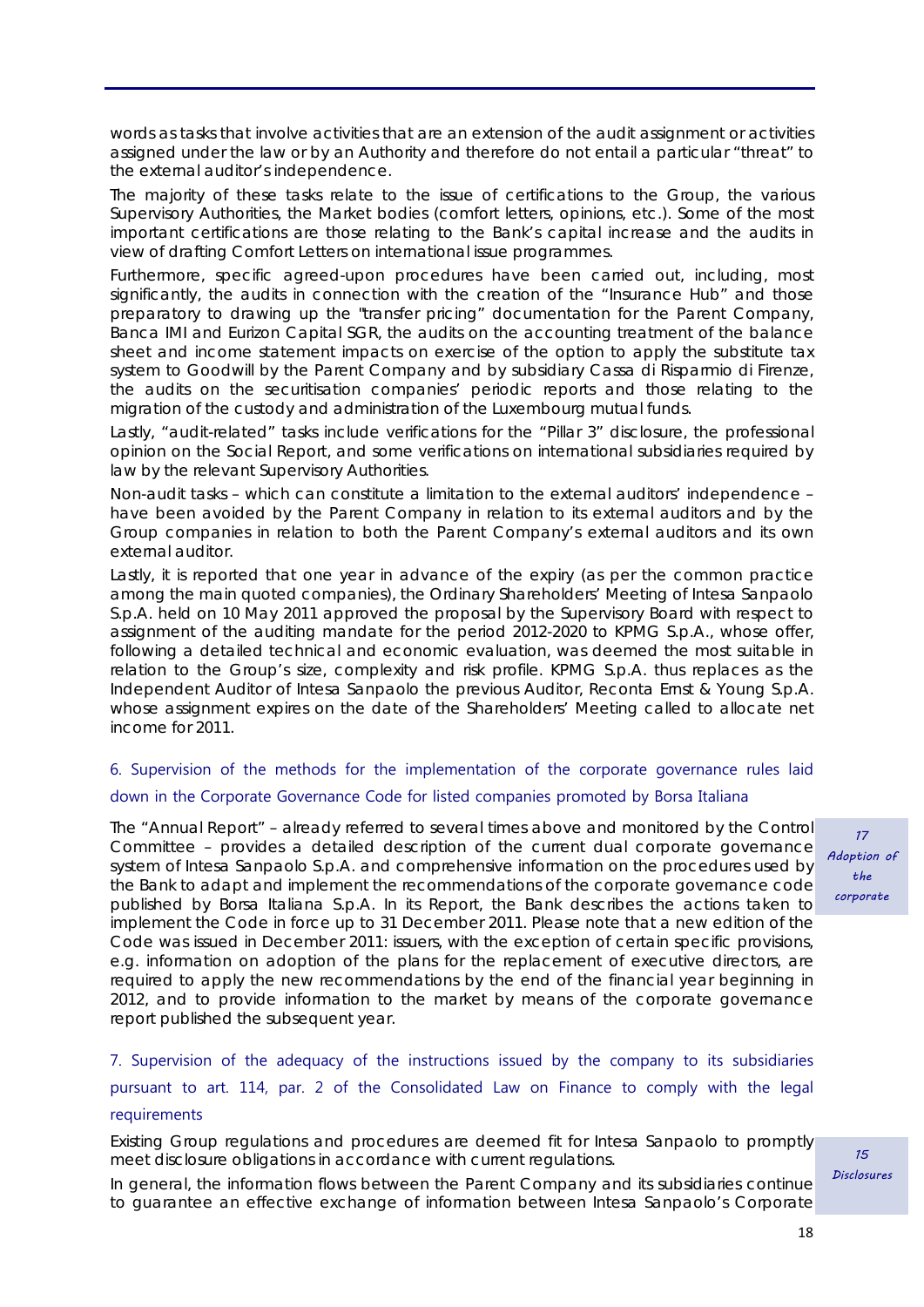Bodies and the respective bodies of the subsidiaries – also through the relevant functions with regard to corporate governance systems and the overall performance.

#### 8. Conclusions summary

With regard to conclusions drawn on supervisory activities performed by the Supervisory Board as described above, reference should be made to the content of the individual headings.

It is also confirmed that no omissions, reprehensible facts or irregularities emerged worthy of report to the Shareholders, with the exception of the facts reported in paragraph 3.2.3. above.

# PART II

#### OTHER INFORMATION

#### 1. Allowance for charitable contributions and cultural initiatives

The Intesa Sanpaolo Articles of Association assign the Supervisory Board and its Chairman duties with regard to the use of the "Allowance for charitable, social and cultural contributions". A brief summary is provided here of the work carried out in 2011, in compliance with the specific Regulation adopted by the Supervisory Board. More detailed information on this point is provided in the Social Report 2011.

It should firstly be noted that the local donation system became fully operational in the second half of the year; these local donations are managed independently by the Banca dei Territori Division to support local projects of significant social and cultural value in the geographical areas of operation of the Bank and the other credit entities not equipped with an independent charity fund.

The planning of the interventions is fully on stream, through the adoption of a yearly plan. This instrument demonstrated its validity in managing applications, operating as both an additional "filter" in relation to the Regulation, and a driver to achieve the pre-set results with the donations.

Overall, in 2011 the Fund granted 6,308,181 euro for 327 donation projects.

The breakdown between the national and international spheres reveals that 70% of the amounts (equal to 91% of the number of approved applications) were designated for the support of initiatives in Italy. This distribution is influenced by the impact of the launch of the local donation system. Overall, national and international disbursements for social projects represented 55% of the total amount (43% in terms of number of projects). Disbursements of a "religious/charitable" nature were 20% in terms of amount (41% by number) and the "cultural" disbursements stood at 25% in terms of amounts disbursed (16% by number of applications approved). At national level, the total amount granted was 4,409,582 euro, broken down as follows: 37% for social projects, 27% for religious/charity projects, and 36% for cultural initiatives. As to international donations, 97% of the total (which was 1,898,599 euro) went to social projects, while the remaining 3% was granted to religious initiatives.

It should also be noted that, continuing the important tradition of cultural, publishing and music initiatives promoted by the banks that have joined the Group, in 2011 the Bank continued to implement and disseminate projects relating to studies on art, architecture, music, history, and economics.

In particular, as part of the Guidelines for the Culture Project – which is the strategic reference framework for the multi-year planning of the Bank's cultural initiatives – major initiatives included museum projects and the planning and organisation of temporary exhibitions. The main highlight in this area was, last autumn, the opening in Milano of the Piazza Scala Galleries, Intesa Sanpaolo's new museum centre which, with the Palazzo Leoni Montanari Galleries in Vicenza and the Palazzo Zevallos Stigliano Gallery in Napoli, forms the "Gallerie d'Italia".

18 Conclusions